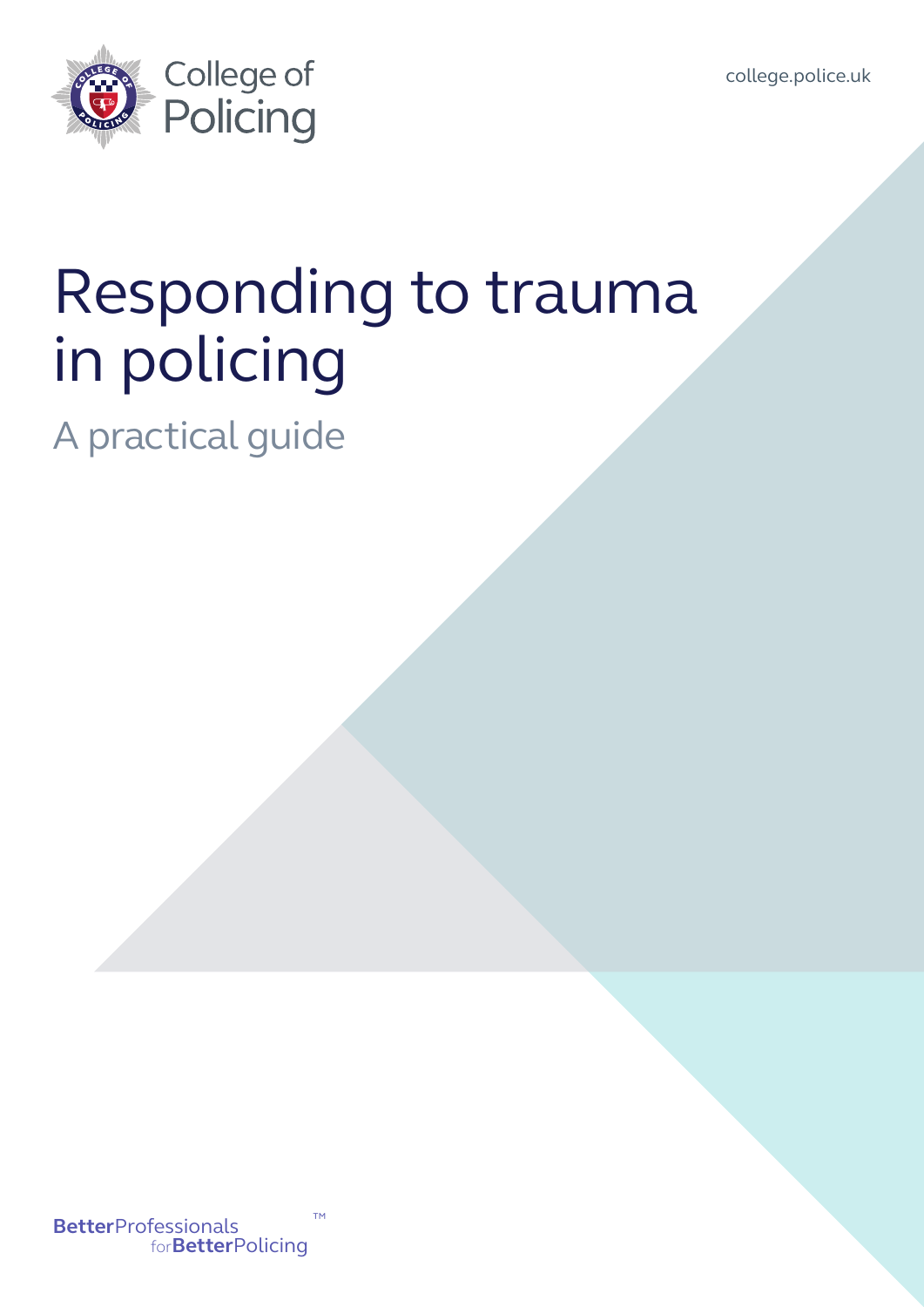© College of Policing Limited (2018)

This publication (excluding all images and logos) is licensed under the terms of the Non-Commercial College Licence v1.1 except where otherwise stated. To view this licence visit **[http://www.college.police.uk/Legal/Documents/Non\\_](http://www.college.police.uk/Legal/Documents/Non_Commercial_College_Licence.pdf) [Commercial\\_College\\_Licence.pdf](http://www.college.police.uk/Legal/Documents/Non_Commercial_College_Licence.pdf)**

Where we have identified any third-party copyright information you will need to obtain permission from the copyright holders concerned.

Any enquiries regarding this publication should be sent to us at **[contactus@college.pnn.police.uk](mailto:contactus%40college.pnn.police.uk?subject=Professional%20Placements%20Toolkit)**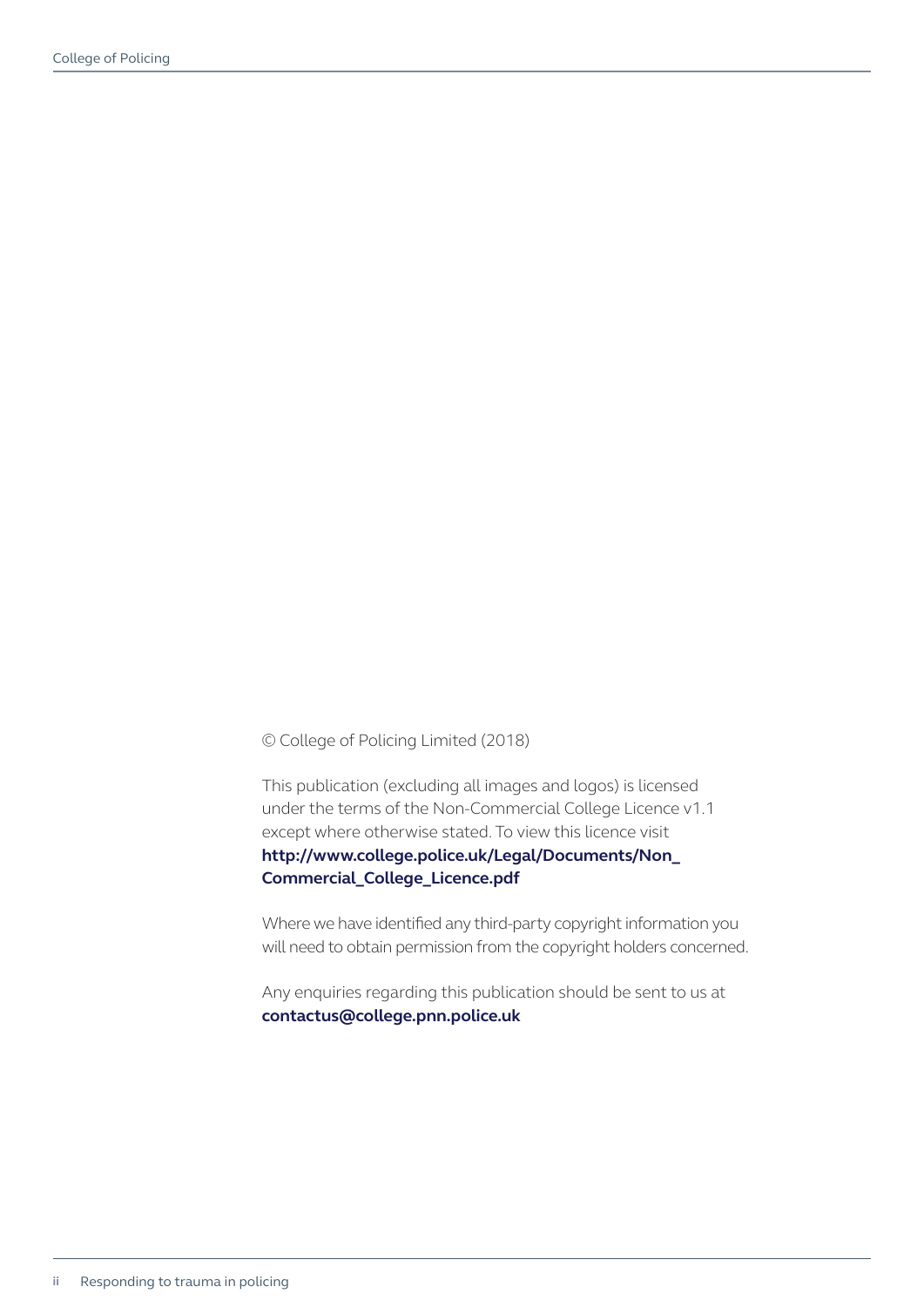## **Contents**

| <b>Foreword</b>                                                         | 03 |
|-------------------------------------------------------------------------|----|
| <b>Background</b>                                                       | 05 |
| <b>Frameworks for action</b>                                            | 06 |
| <b>Response policing?</b>                                               | 07 |
| The psychological risks faced by response officers and staff            | 08 |
| <b>Stress risk assessments</b>                                          | 09 |
| <b>Trauma risk assessments</b>                                          | 09 |
| Approaches to reduce risks and mitigate the impact of stress and trauma | 11 |
| <b>Stress interventions</b>                                             | 11 |
| Trauma interventions                                                    | 12 |
| <b>Monitoring and evaluating interventions</b>                          | 12 |
| Working in a specialist police role                                     | 13 |
| Identifying the high-risk specialist roles                              | 14 |
| Identifying the at-risk officers and staff in specialist roles          | 15 |
| Initial screening                                                       | 15 |
| Ongoing screening                                                       | 15 |
| Referral screening                                                      | 15 |
| Reducing the impact of primary and secondary trauma in specialist roles | 17 |
| <b>Monitoring and evaluating interventions</b>                          | 17 |
| <b>Disaster management</b>                                              | 18 |
| The psychological risks of dealing with a major disaster                | 19 |
| Identifying officers and staff affected by disasters                    | 20 |
| <b>Post-disaster interventions</b>                                      | 20 |
| Monitoring and evaluating post-disaster interventions                   | 21 |
| <b>Conclusions</b>                                                      | 22 |
| <b>References</b>                                                       | 23 |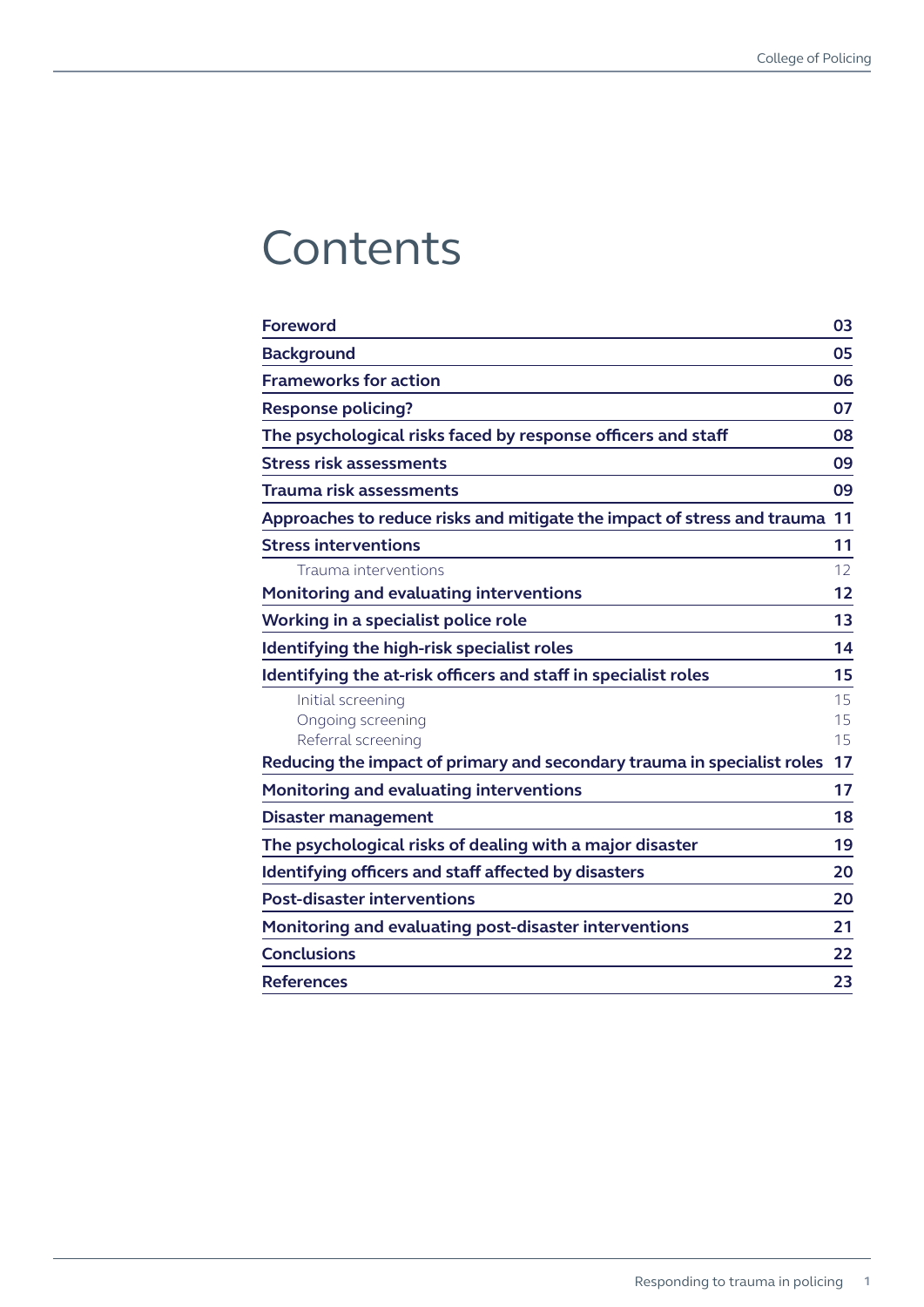College of Policing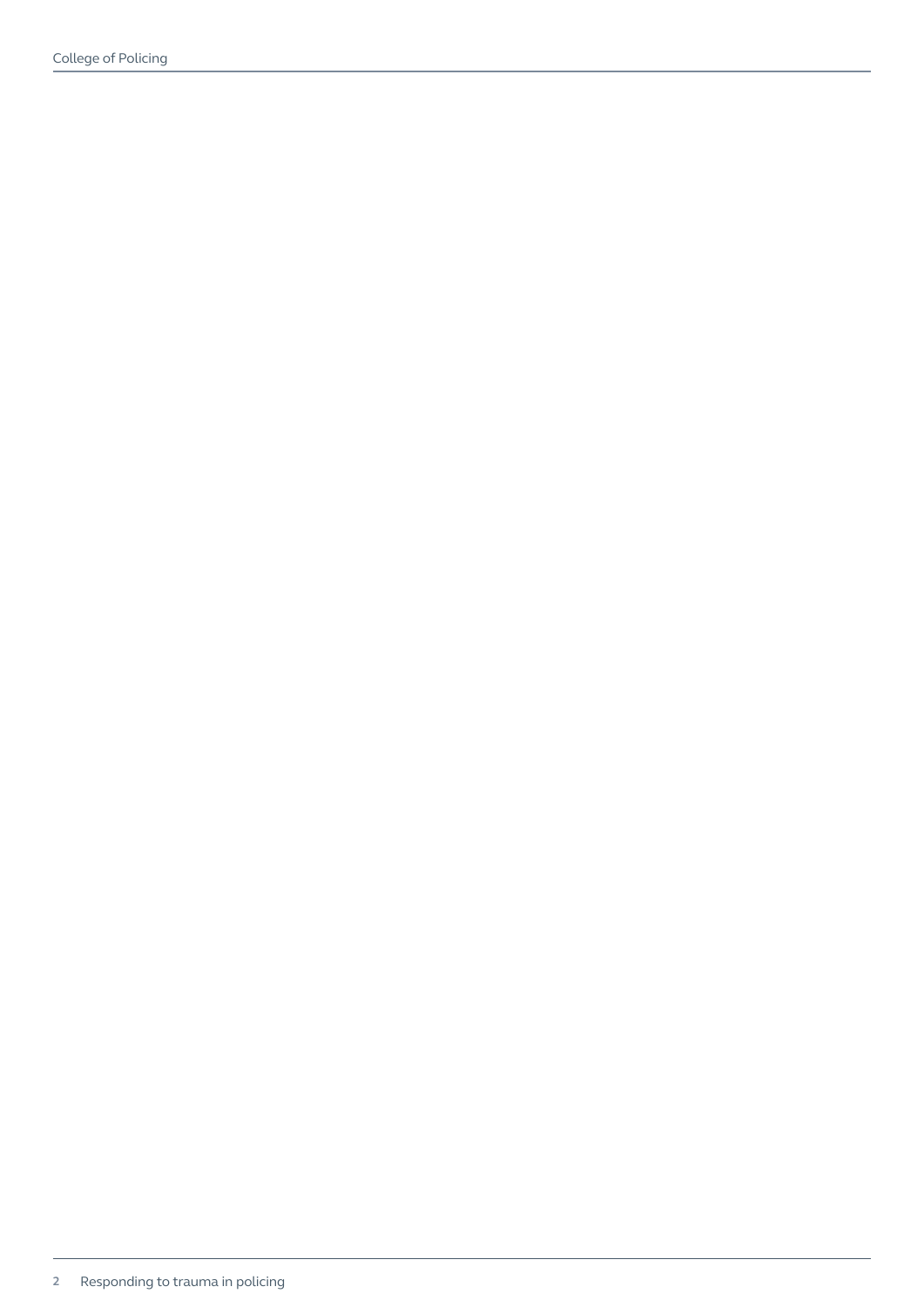#### <span id="page-4-0"></span>Foreword

This guidance, written by Dr Ian Hesketh and Dr Noreen Tehrani, represents a significant step forward in the journey to improve our understanding of how trauma exposure affects those who work in policing. These are incredible people who willingly place their minds in harm's way to protect us. It brings together expertise from across the field to provide evidence-based guidance which can be applied, in a very practical sense, on the ground.

We need to do much more if we are to instil the confidence in our people that we care deeply about their mental health. We are listening to their lived experiences and we are moving from talking to doing.

If you think that guidance in trauma is the territory of the specialist, and you are about to delegate the application of the models contained within here, I urge you to think again.

#### **Why do I make such a strong appeal?**

Firstly, it is everyone's job to commit to developing the necessary self-awareness that is our greatest asset in preventing escalation. Nobody should know you as well as you know yourself. Being able to spot the signs in yourself also helps you spot the signs in others you work with. As a leader or line manager, you can lead by example and inspire others to embark on a deeper personal development journey with many positive benefits.

Secondly, should we, or someone who cares about us, spot the signs, we need to feel confident that it's OK to say 'I'm not OK' without being judged a failure. This remains a cultural challenge in many Blue Light cultures, and you can play a vital role in changing the attitudes and our 'be strong' mindset. All of this is part and parcel of this guidance. It will only work if it is valued from the top.

Finally, if all this has fallen on deaf ears, then consider the operational case. You will, as many examples tragically prove, experience the risks to the individual, the organisation and the communities we serve when trauma escalates to crisis point. When the public are at their lowest point, they rely on our people to turn up and be compassionate and professional in their hour of need. We can only do this if our own organisations treat us with compassion.

#### **Chief Constable Andy Rhodes**

NPCC National Lead – Wellbeing & Engagement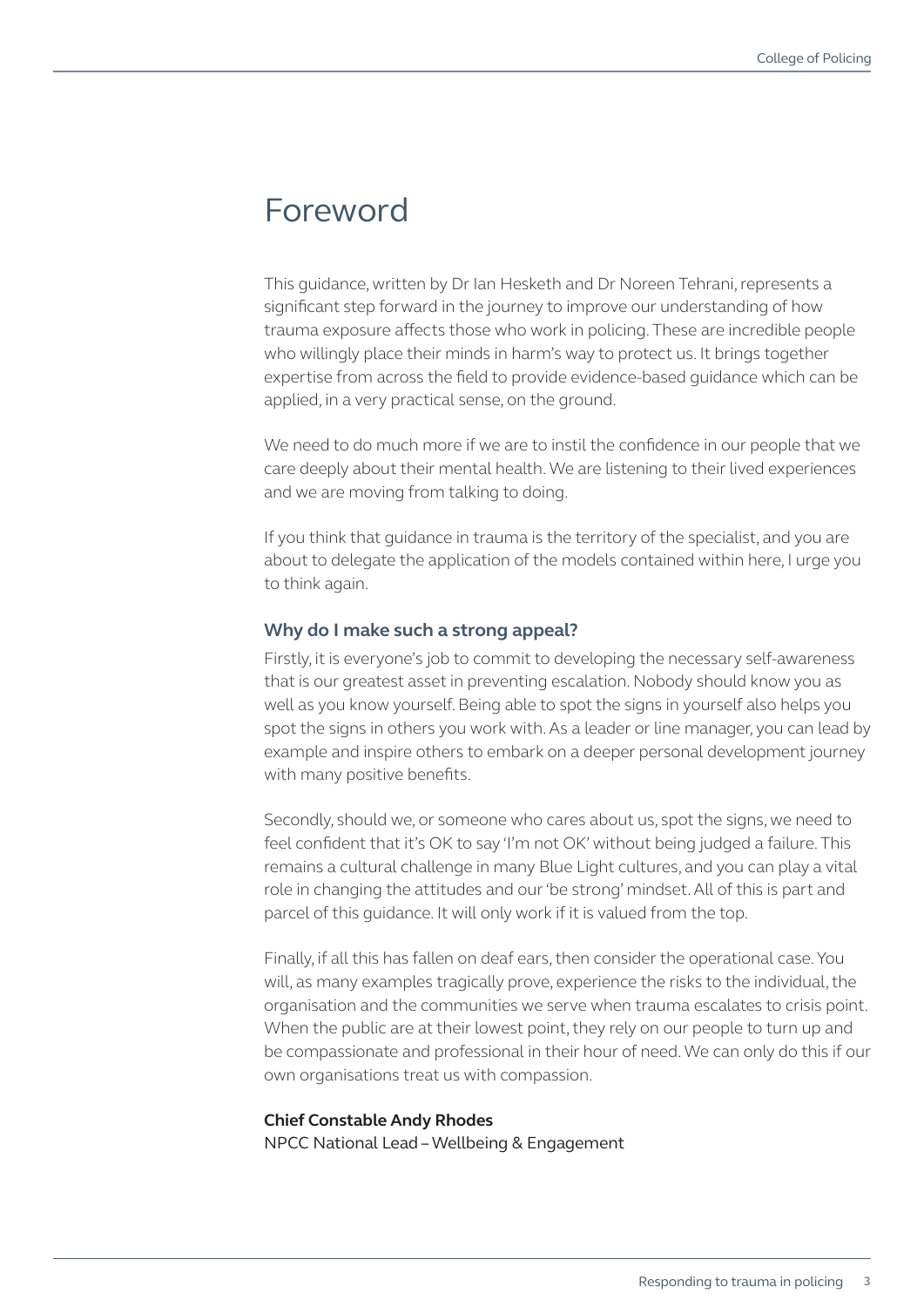College of Policing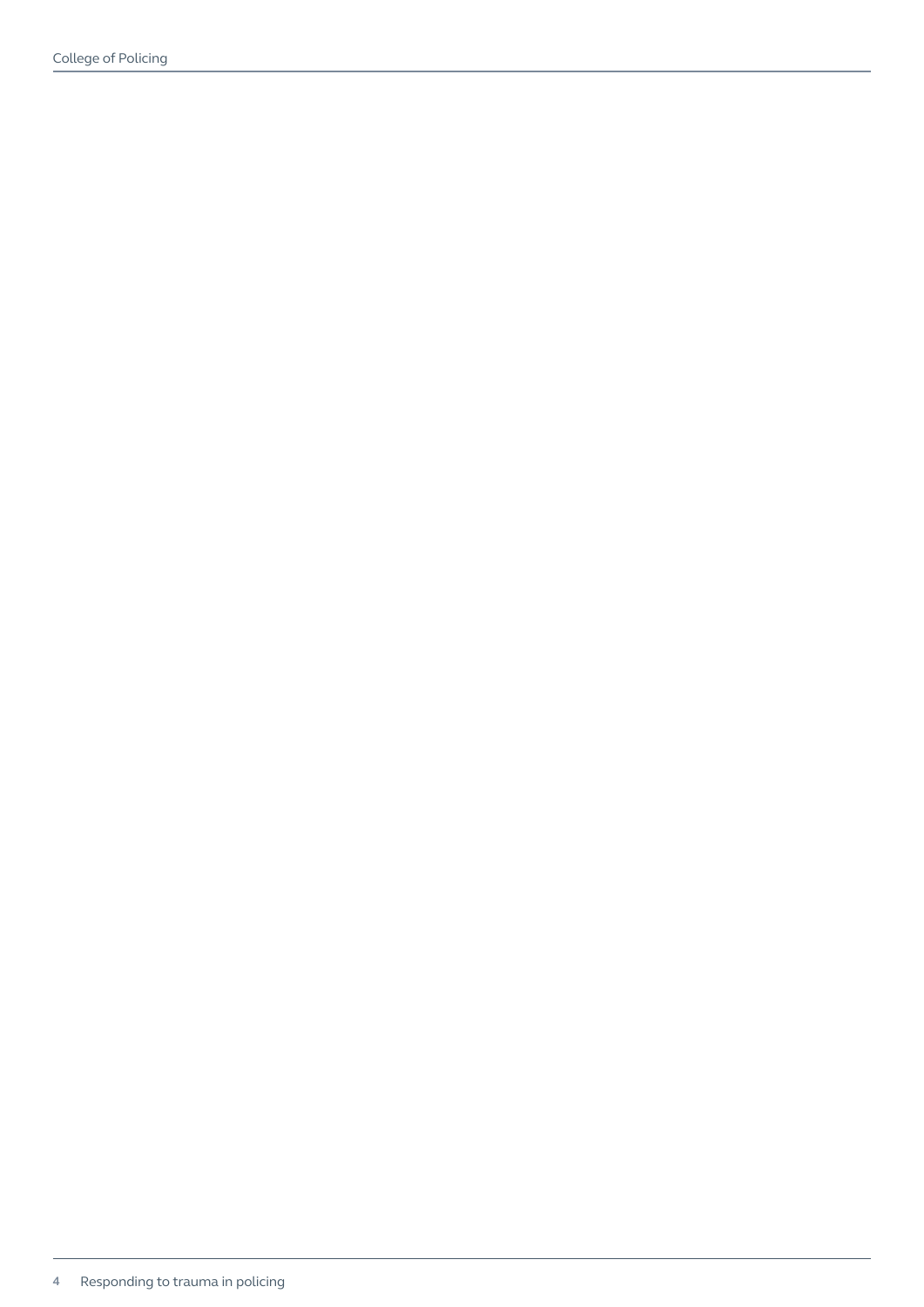### <span id="page-6-0"></span>Background

Faced with periods of sustained change and cuts in resources, UK police need to manage a rising volume of demands. At the same time, they handle increasingly complex and emotionally demanding tasks in circumstances where the numbers of officers and staff have been dramatically reduced. In parallel with these structural changes, there have also been significant changes in the policing role. These require police officers and staff to take on what in the past would have been regarded as a social welfare role, while still being expected to deliver their traditional policing functions and activities.

Police inhabit a world in which their safety and success requires them to be constantly alert and attentive to the smallest indication of a hazardous situation or an important piece of evidence. These demands can lead to a chronic state of hyperarousal. The pressure to remain constantly vigilant and engaged, while challenging and exciting, can lead to psychological exhaustion and burnout if not managed correctly.

This guidance acknowledges these changes and examines some of the approaches, processes and mechanisms which can help police officers and staff retain their job satisfaction while ensuring that they are adequately protected and supported in maintaining their physical, psychological and social wellbeing.

Organisationally, there are significant changes taking place to the way policing is being delivered in terms of its structures, targets and service delivery. These radical changes are being brought about by the need for forces to continually improve their performance, while at the same time experiencing decreasing budgets. The speed at which this change is taking place makes most of the adjustments, fine tuning and innovations necessary. The changes are being identified by frontline officers who are subsequently tasked with finding ways to make the new systems and processes work. Furthermore, these changes are not without their own problems. The need for increased efficiency is often at the expense of less defensible but essential time for giving and receiving social support and team engagement.

Changes in pensions, and the need to work longer, are also having an impact. This is particularly true for the frontline officer, for whom physical and mental fitness is critically important to deal with the violence and aggression they are often confronted with.

There has been an exceptional level of social change over the past decade. This has been intensified by the increased use of internet and social media. Sexting, online child abuse, internet radicalisation, money laundering and trafficking have introduced new types of crimes, offenders and victims. Computers and other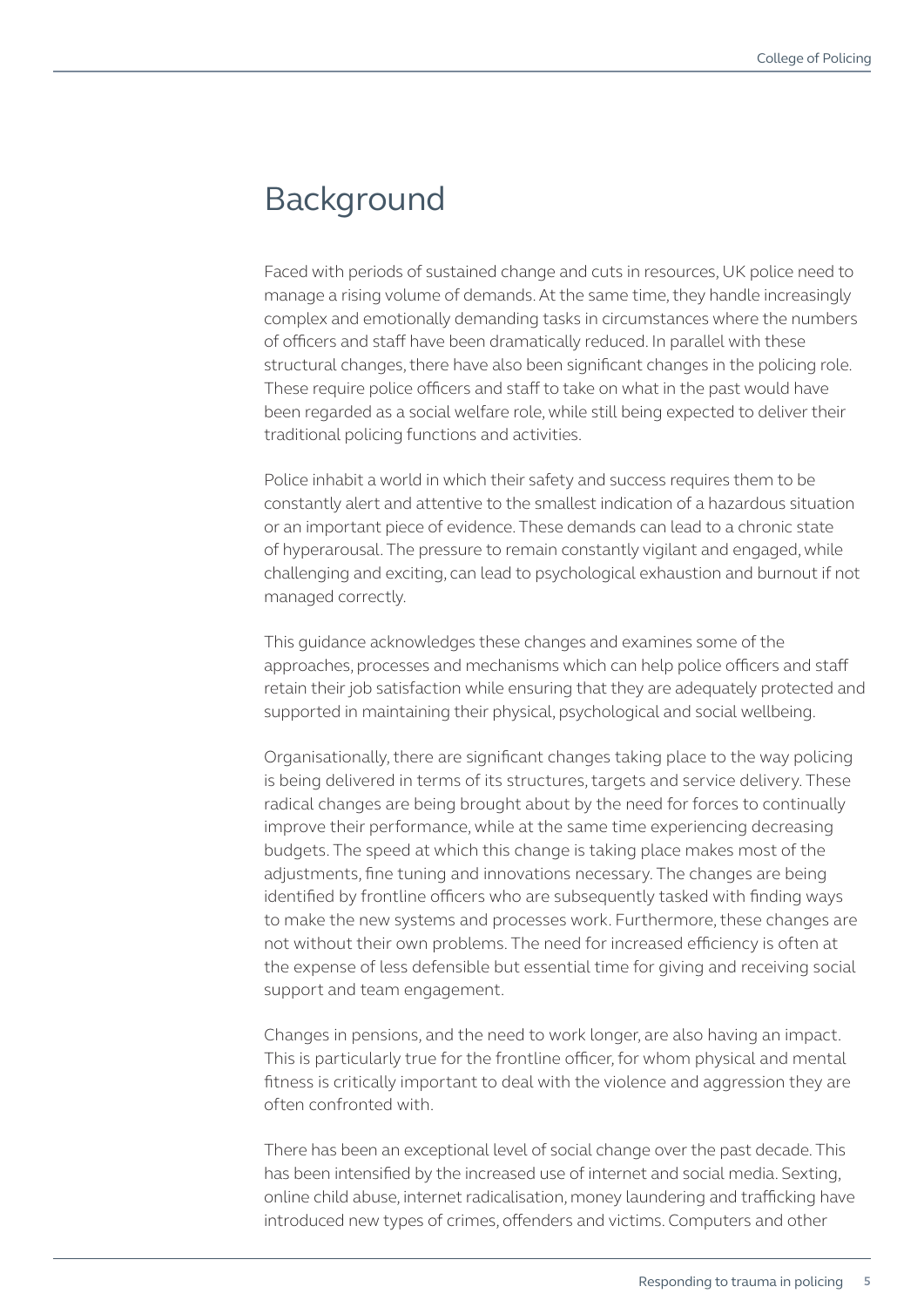forms of technology have dramatically changed the way crimes are reported and recorded using smart phones, CCTV and body cameras.

As police forces are required to be more accountable, there have been moves to introduce evidence-based policing. One of the consequences of this approach can be found in health and wellbeing, where occupational health and human resources are expected to provide valid and reliable information and statistics. These demonstrate the benefits and effectiveness of their systems and procedures. They are used to manage the recruitment, training, development and support of the workforce and meet their duty of care to the officers and staff. The combination of changes taking place has made this a challenging time for everyone in policing to manage, personally and organisationally.

#### <span id="page-7-0"></span>Frameworks for action

Addressing stress and trauma in policing is a complex area. To simplify this, we have created a framework for action. The framework has split the risks and responses into three policing areas. Firstly, we will focus on the largest group in the police population, the officers and staff who provide a first response to incidents and events. These roles regularly expose officers and staff to the scene of murders, suicides, road traffic collisions or sudden death. The second group is the police specialist, the officers and staff who concentrate on a specific specialism, such as dealing with domestic violence, child abuse, counter terrorism, firearms, undercover work and road death investigations. The final group includes those officers and staff who are involved in handling disasters. This involves members of the other two groups, but the magnitude of the traumatic event requires a more tailored response.

For each of the three groups, we will examine three activities that need to be undertaken, each based on best evidence. At the same time, these activities will enhance the evidence base through incorporating information gathered through monitoring and evaluation. The three key activities involve identifying, managing and controlling risk by:

- $\blacksquare$  recognising the direct and indirect psychological risks faced by officers and staff
- $\blacksquare$  identifying and selecting the best approach for reducing the risk and mitigating any impact
- $\blacksquare$  establishing processes for monitoring the impact of the exposure and evaluating the effectiveness of any occupational health and human resource interventions.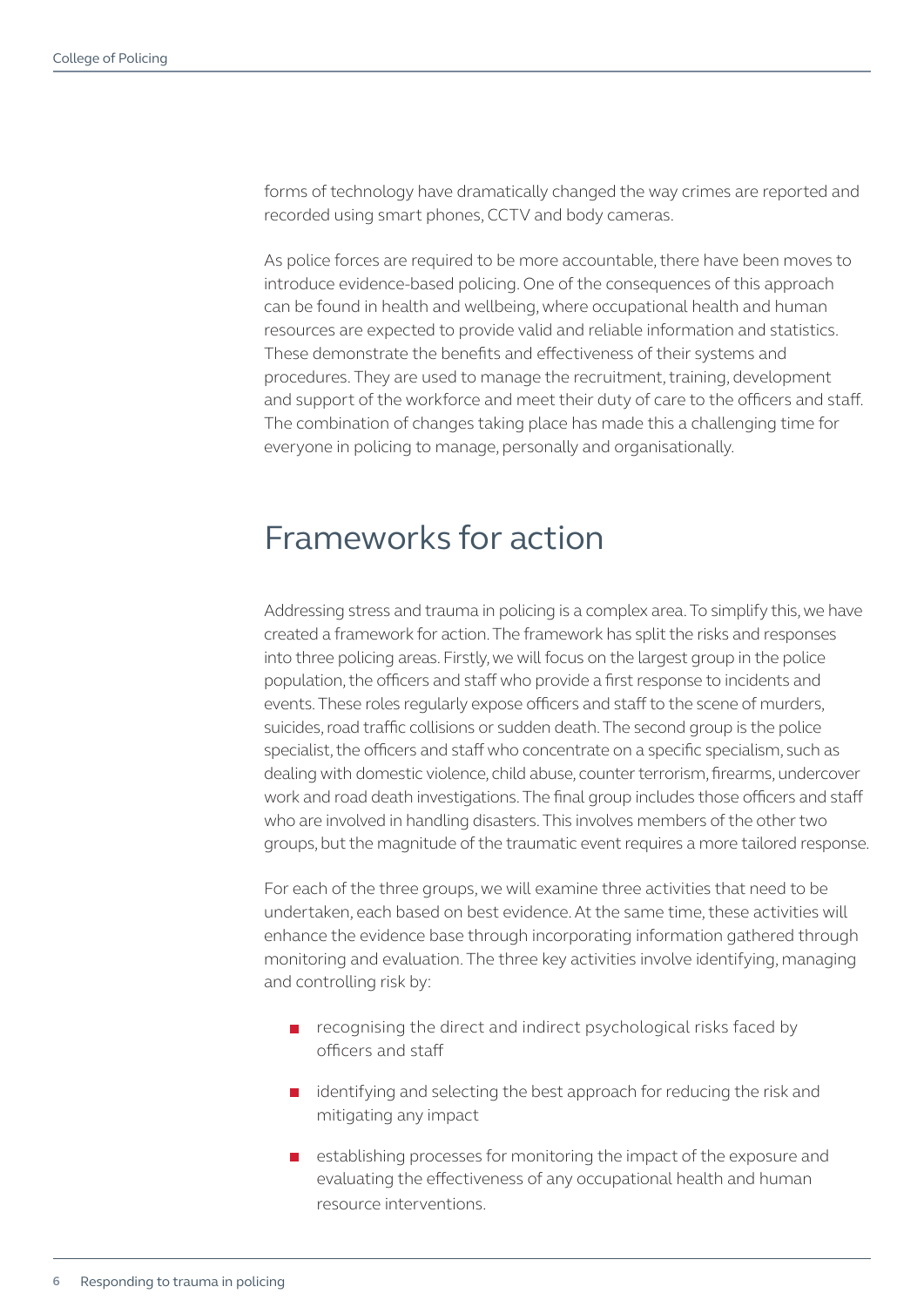|                       | 1. Response                  | 2. Specialist                                       | 3. Disaster<br>management                |
|-----------------------|------------------------------|-----------------------------------------------------|------------------------------------------|
| Risk identification   | Line manager's<br>assessment | Role risk<br>assessment                             | Contingency<br>planning                  |
| Selecting<br>approach | Demobilising/<br>defusing    | Screening/<br>surveillance,<br>trauma therapy       | Screen and treat<br>debriefing           |
| Evaluating<br>outcome | Stress/trauma<br>toolkit     | Individual reports<br>and management<br>information | Post-incident<br>follow up/<br>screening |

#### **Table 1: Framework for action**

### <span id="page-8-0"></span>Response policing?

Response officers and police staff, by the nature of their work, have little control over their day-to-day activities. They typically experience periods of high demand and the need to deal with angry and upset members of the public. Often working on their own, response officers and staff need to be self-reliant, having few opportunities for social engagement with colleagues. Most response personnel are on shift work and, as a result, may find that they experience anxiety, depression and burnout caused by a depletion of personal physical and emotional resources and ability to cope. Response officers may also experience primary trauma due to direct exposure to traumatic scenes or events. They may also suffer compassion fatigue created by the emotional labour of dealing with the high expectations of the public in situations where there is conflict or highly emotional or distressed people.

Response officers and staff form the largest group in policing and account for most sickness absence. In 2017, a police workforce report showed that there were 2,358 full-time officers on long-term sick, a further 4,426 on recuperative duties and 4,111 in adjusted/restricted duty posts (Home Office 2017). These figures do not include short and medium-term sickness, sickness, presenteeism (coming to work while unwell) or leaveism (taking annual leave or flexi-time when sick). In the past, sickness absence was mainly caused by physical conditions such as musculoskeletal injuries. Today, however, a high proportion of sickness absence is due to mental health conditions.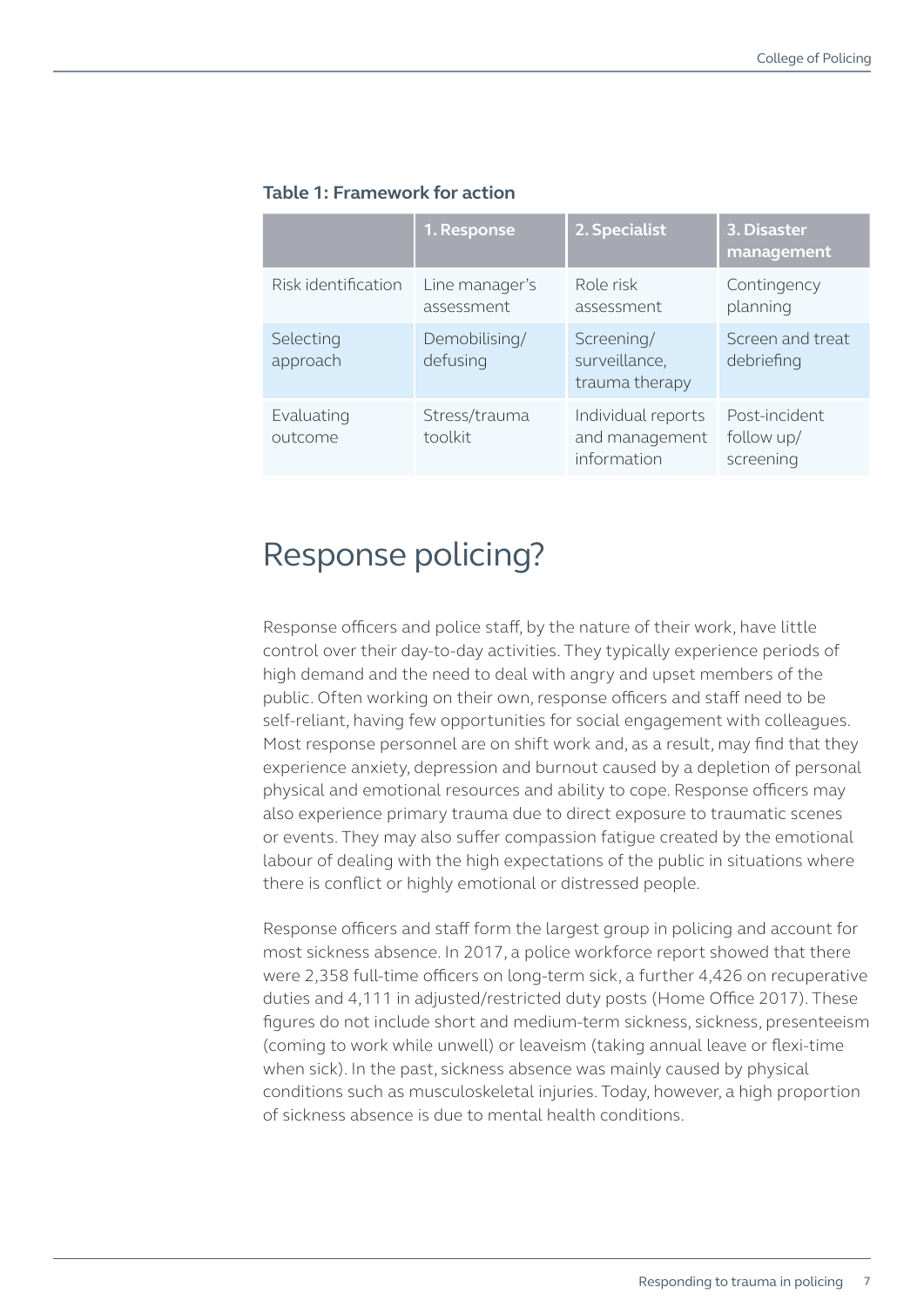## <span id="page-9-0"></span>The psychological risks faced by response officers and staff

Many studies have examined the psychological risks faced by response officers. Where programmes of screening and surveillance have been undertaken, they have reported increased levels of stress, traumatic stress, compassion fatigue and burnout. These have been brought about by trying to meet the demands placed on response officers. These mental health conditions are illustrated in table 2, together with some of the signs and symptoms that help in their recognition.

| <b>Condition</b>           | <b>Signs and symptoms</b>                                                                                                                                                                                                                                                                                                                                                                                                                                                           |
|----------------------------|-------------------------------------------------------------------------------------------------------------------------------------------------------------------------------------------------------------------------------------------------------------------------------------------------------------------------------------------------------------------------------------------------------------------------------------------------------------------------------------|
| Anxiety                    | Feeling restlessness, keyed up or on edge. Difficulty in<br>concentrating, mind going blank and irritability. Muscle tension<br>and becoming easily exhausted.                                                                                                                                                                                                                                                                                                                      |
| <b>Depression</b>          | Loss of interest in activities, large changes in weight, sleep<br>problems, lethargy or agitation. Lack of energy, feeling worthless,<br>hopeless or guilty. Difficulty in concentration.<br>Suicidal thoughts.                                                                                                                                                                                                                                                                     |
| <b>Burnout</b>             | Emotional exhaustion: feeling emotionally drained and<br>washed out.<br>Depersonalisation: not willing to engage with the difficulties<br>faced by others.<br>Loss of self-esteem: feeling hopeless, useless and incompetent.                                                                                                                                                                                                                                                       |
| Compassion<br>fatigue      | Like burnout, but with an increase in emotionality and<br>difficulties in making decisions or concentrating. A loss of<br>self-esteem and trust in others and an increasingly negative<br>outlook on life.                                                                                                                                                                                                                                                                          |
| Primary<br>trauma          | Re-experience: intrusive memories, nightmares, flashbacks,<br>intense distress to reminders.<br><b>Avoidance:</b> avoiding people, places or activities associated with<br>the trauma.<br>Arousal: Irritability, self-destructive or recklessness, jumpy,<br>hyperalert, unable to concentrate or relax.<br>Negative thinking: lapses in memory, self-blame, negative<br>thoughts and emotions. Loss of interest in activities and an<br>inability to experience positive emotions. |
| <b>Secondary</b><br>trauma | Similar symptoms to primary trauma but without the need for a<br>direct exposure to a traumatic incident. Caused by exposure to<br>victims, families, statements or artefacts related to a trauma.                                                                                                                                                                                                                                                                                  |

#### **Table 2: A guide to mental health conditions**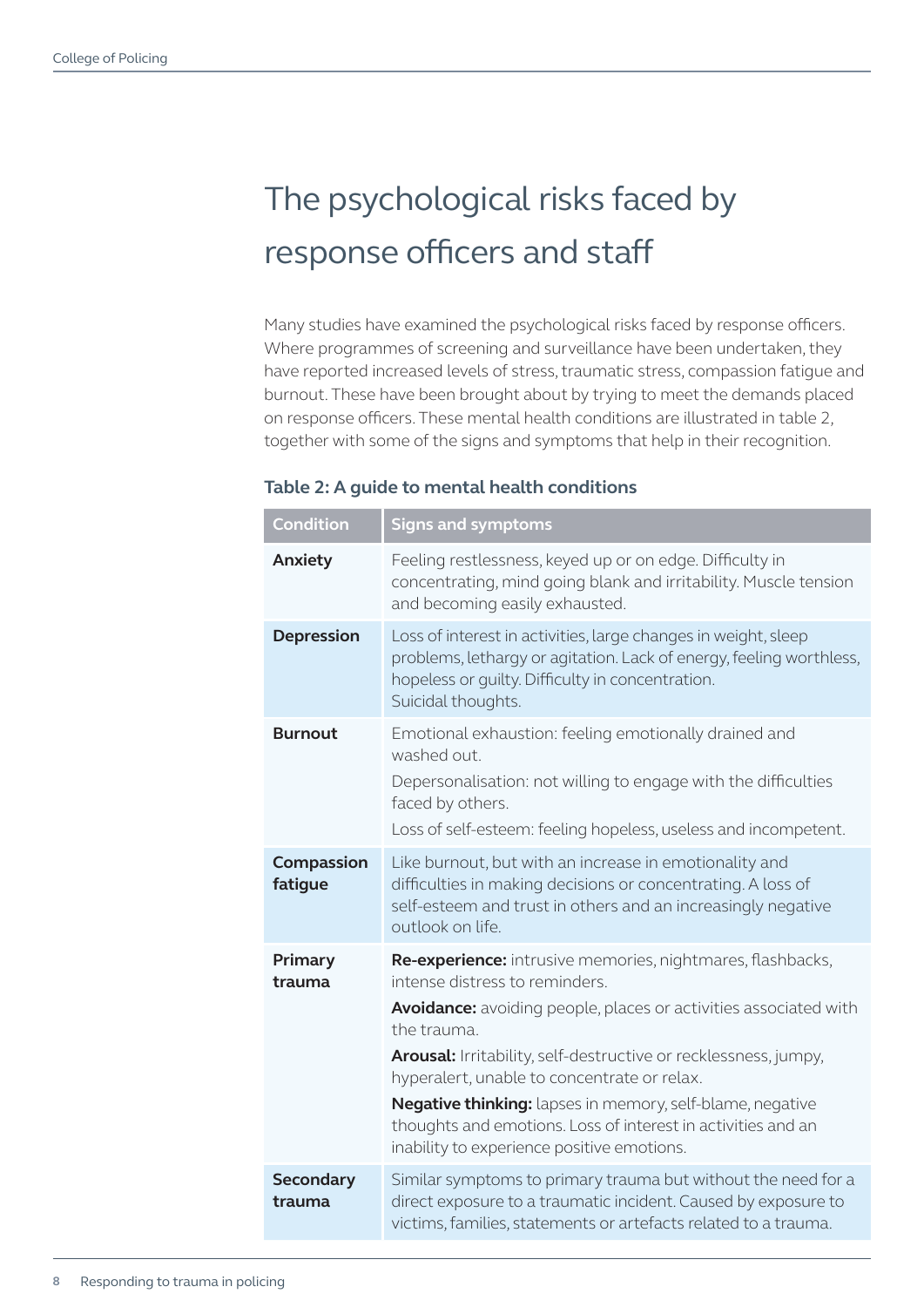One of the first actions a line manager can take when a team member appears to be struggling is to undertake a stress risk assessment.

#### <span id="page-10-0"></span>Stress risk assessments

The Health and Safety Executive (HSE) stress management guidelines provide a starting point for examining six major stress hazards that can be found in all workplaces (HSE 2008). There are several stress risk assessment tools on the HSE website which help identify the six major stress hazards. Line managers can use these tools to help them engage with individuals or the whole team to identify the specific hazards that are causing difficulties. They can then and work with their team to find reasonable solutions to these problems which meet the needs of the individual, the team and the organisation.

The six hazards are:

- **demands** including workload, work patterns and the work environment  $\mathcal{L}_{\mathrm{max}}$
- **control** how much say an employee has (voice)
- **support** including adequate resources and line manager encouragement
- **relationships** exposure to conflictual relationship and unacceptable behaviour
- **roles** poorly defined or conflicting
- **change** including managing change and communication.

These hazards, individually or in combination, can cause police officers and staff increased levels of stress, leading to burnout, compassion fatigue, anxiety and depressive disorders. Remember that it is also important to look at the strengths of the individual and response team, as these can help to build resilience and reduce the impact of personal and organisational hazards.

#### <span id="page-10-1"></span>Trauma risk assessments

In addition to the normal pressures of work, response officers also need to deal with traumatic deaths, injuries and other life-threatening and hazardous events during their work. Situational trauma risk assessment tools have been used in many police forces to help identify situations likely to have significant impact on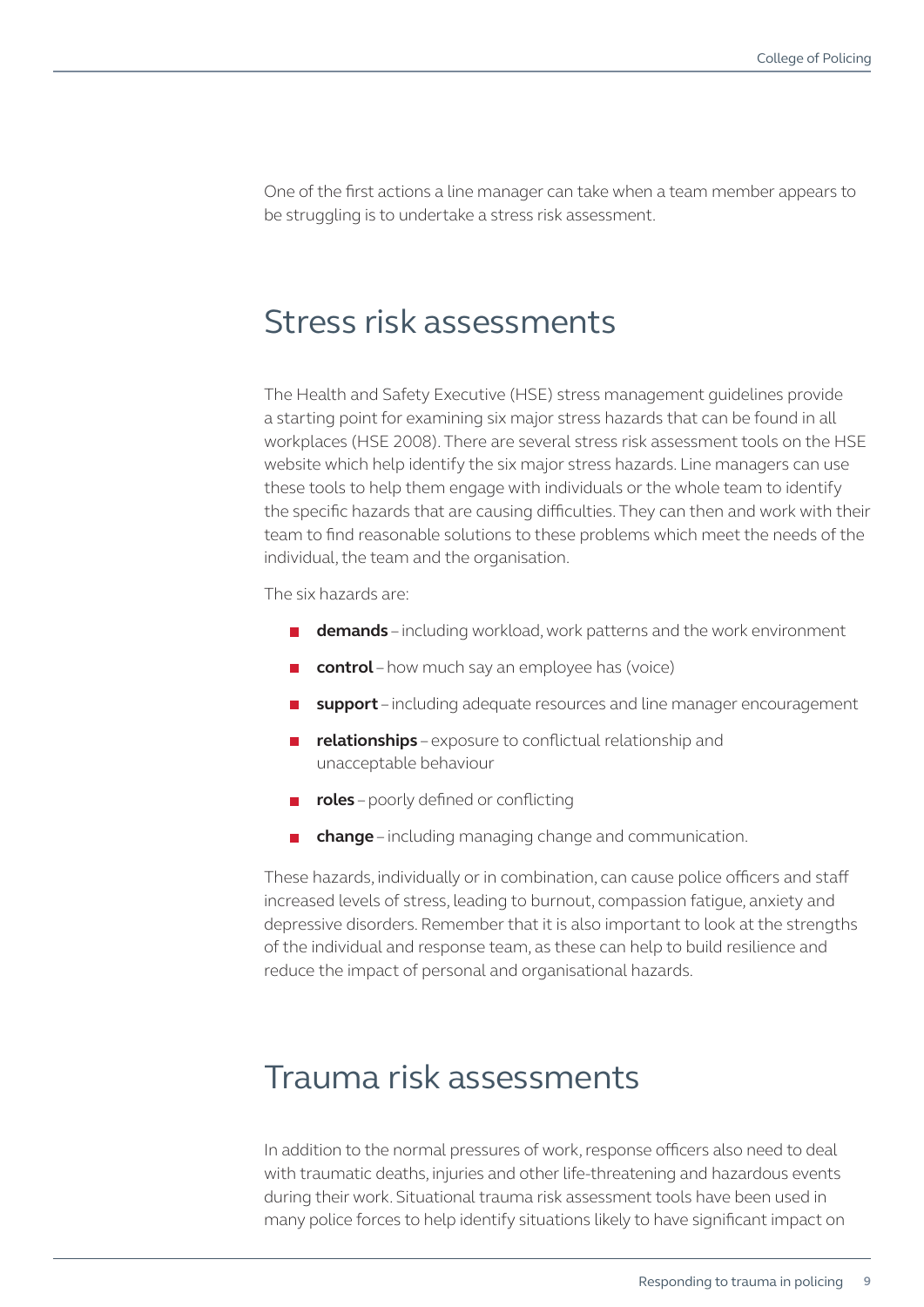those involved. A high score on a situational trauma risk assessment should trigger action by the line manager, who should check that the officers or staff involved have the trauma awareness and support needed.

| <b>Situational factor</b> | <b>Higher impact</b>                    | <b>Lower impact</b>                     |
|---------------------------|-----------------------------------------|-----------------------------------------|
| Nature of incident        | Deliberate or malicious<br>act          | Accidental or natural                   |
| The scene                 | Gruesome, bizarre                       | Natural, unexceptional                  |
| The victim                | A child or other<br>vulnerable person   | A non-vulnerable adult                  |
| Nature of injuries/death  | Painful, prolonged                      | Sudden death or no<br>external injuries |
| Role                      | Carried major<br>responsibility for job | A member of a team                      |
| Proximity to the incident | High exposure to<br>the scene           | Low exposure to<br>the scene            |
| Could it reoccur?         | High likelihood of<br>reoccurrence      | Unlikely to reoccur                     |
| Suddenness                | Unexpected                              | Anticipated                             |
| Media attention           | High level of<br>media coverage         | No media interest                       |
| Organisational support    | Perceived poor support                  | Demonstration<br>of concern             |

**Table 3: Situational trauma risk assessment tool (Tehrani 1997)**

Police officers and staff need to be able to deal with a variety of demanding events, often with little preparation. The more calculated and deliberate a criminal act, the more distressing it can be, particularly if the victim is a child, innocent or vulnerable. The sight of a gruesome murder or an unexpected twist to an incident can stick in the mind and be the source of nightmares or flashbacks. The weight of carrying responsibility for others, be they colleagues or members of the public, can create feelings of guilt or shame if things go wrong. Knowing that the incident or event could happen again makes it more difficult to bear. Most officers will mentally prepare for events, but often things happen with no warning and there is no time to consider what would be the best action to take. Finally, the media and a lack of organisational support can make everything much worse.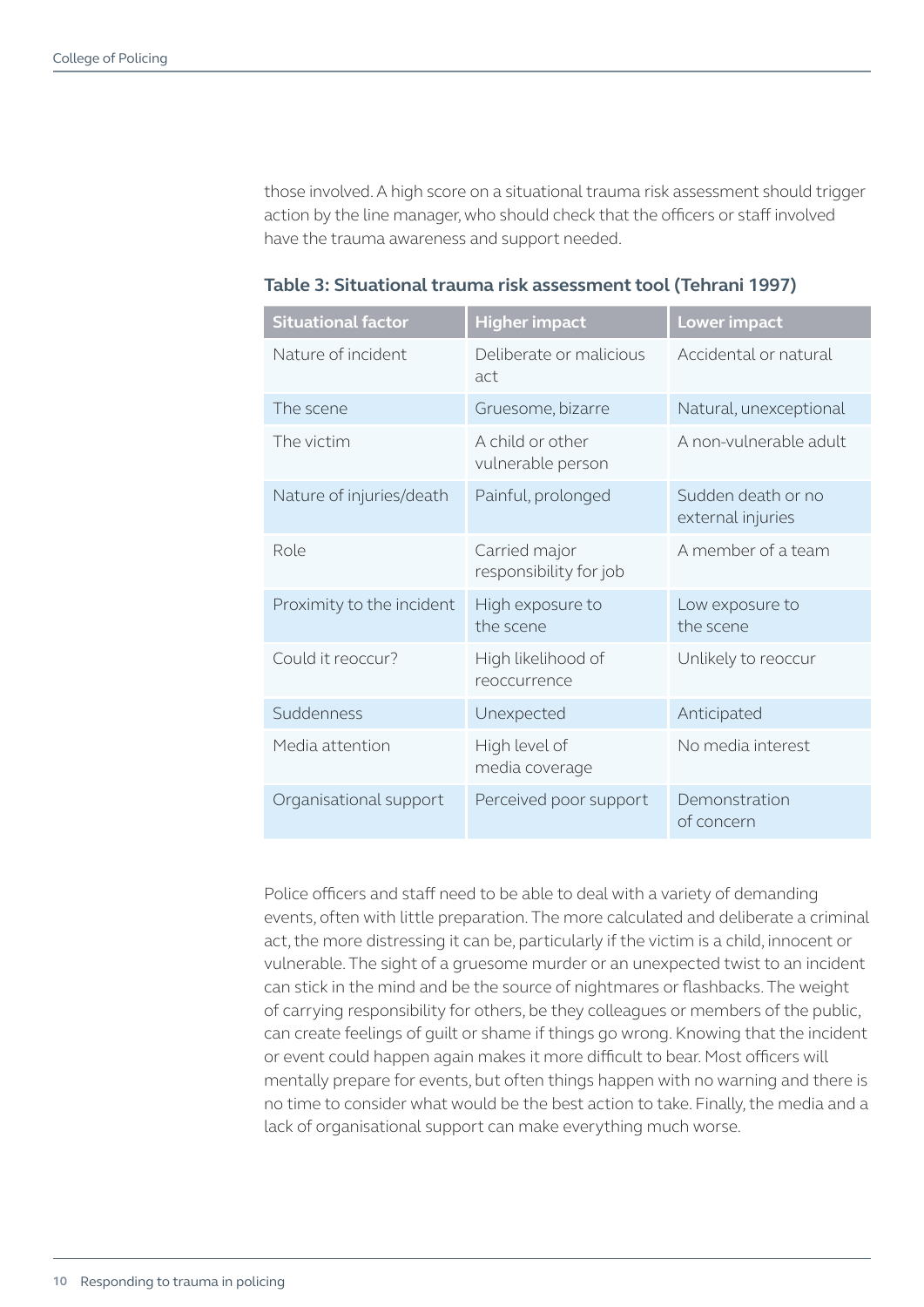## <span id="page-12-0"></span>Approaches to reduce risks and mitigate the impact of stress and trauma

Team leaders and supervisors are critical to improving the wellbeing of their teams. Teams that are well led and functioning have been shown to be more resilient and able to deal with higher levels of stress and trauma. There are differences in the way that stress and trauma need to be handled in the team.

#### <span id="page-12-1"></span>Stress interventions

The HSE has provided some excellent guidance for managers and organisations in how to deal with work-related stress (HSE 2008). The stress management audit tool is a good starting place, where the main problem is the volume of work, workflow, working relationships, organisational change or lack of clarity of purpose. Most of the actions suggested by the HSE in their guide on tackling work-related stress are obvious, however, they require the supervisor to engage with their team members to identify the cause of the problems and to find ways to reduce or resolve difficulties. This process requires the supervisor to have a wide range of personal skills. Interestingly, the skills are not dissimilar to those one would expect to find in a good police investigator, including:

- making observations
- seeking evidence
- thinking creatively
- challenging experts
- decision making
- providing care.

The problem-solving process, which is central to reducing organisational stress requires the supervisor to:

**Clarify the problem:** What is the issue? When does it happen? What does it affect? When does it not happen? Does it affect others?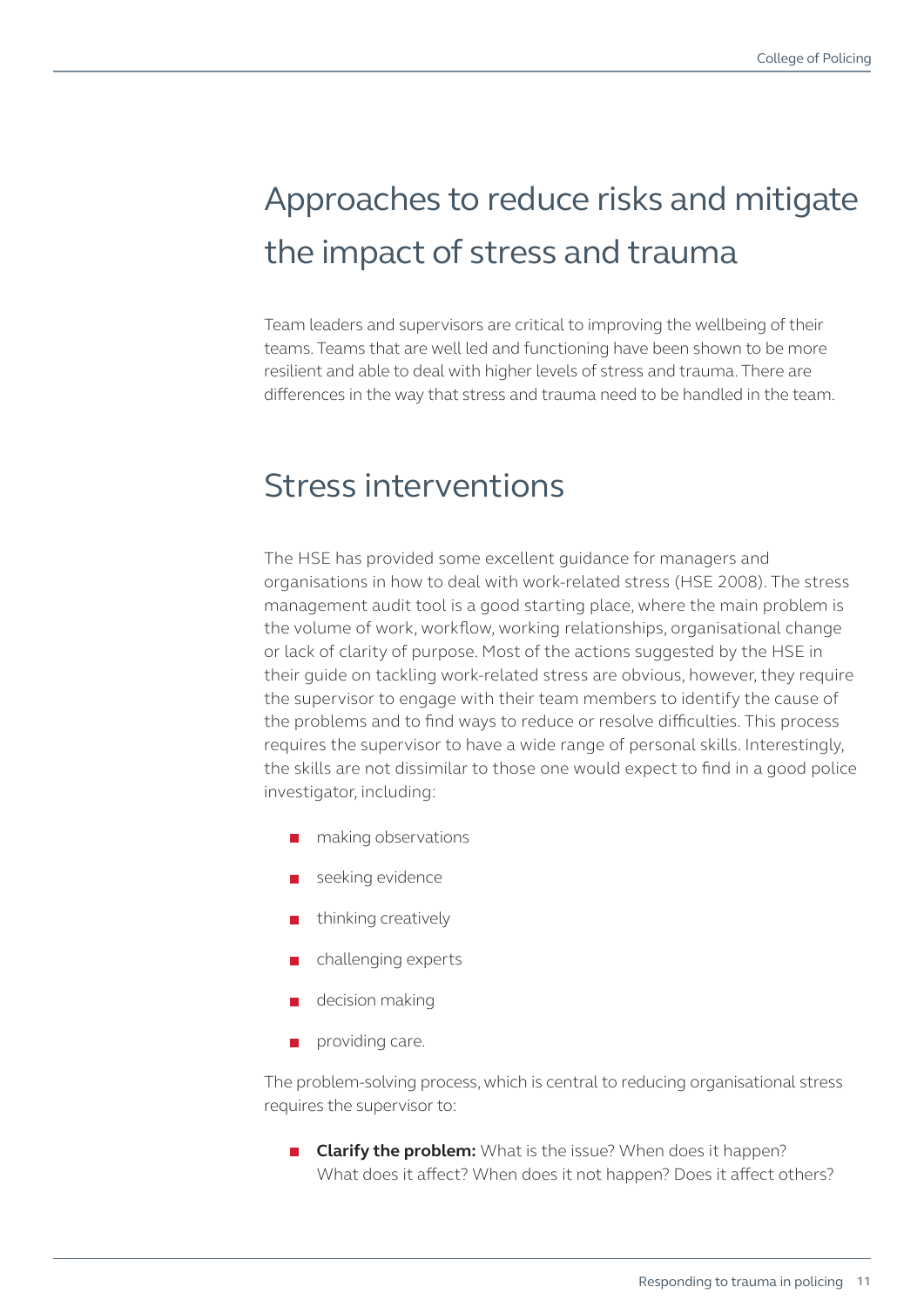- **Identify a preferred outcome:** What do you want? What would that look like? How would it benefit you? Who else might be pleased? What might you lose if you get it?
- **Action plan:** What are you going to do? When are you going to do it? Who could help you? What might get in the way – how would you solve this?

Any stress reduction plans are better if they meet the **SMART** objectives, with **S**pecified outcomes, clear **M**easures of success, **A**chievable steps, where its success would be rewarding and **R**elevant to the problem with a clear **T**ime-table for completion.

#### <span id="page-13-0"></span>Trauma interventions

Reactions to trauma are different to those found in stress. It is important that responding officers are aware of the nature of trauma and the signs and symptoms that indicate that their 'trauma fuse' has blown. Initially, the symptoms of trauma, such as becoming hyper-alert, jumpy, not wanting to eat, avoiding people or places or feeling upset and sad are natural and common responses which will diminish in a few days. If symptoms persist for a longer time, however, this indicates that further support is required. From a supervisory point of view, it is important to cultivate a climate in which it is permitted. This climate should openly encourage officers and staff to talk about responses to distressing or traumatic events. Supervisors also need to be aware of the kinds of jobs that are traumatic and if any of their team are particularly vulnerable. This vulnerability could be due to lack of experience or personal issues.

The situational trauma risk assessment tool (table 3) can be helpful in the assessment. Where there has been exposure to an incident that scores highly, there should be a demobilisation phase. During this phase, the supervisor should acknowledge what has happened, provide some encouragement and support and, when appropriate, offer to meet with the officer or staff member. Supervisors should also be able to undertake defusing, which provides an opportunity for the officer or staff member to talk about what has happened and for the supervisor to check on their physical, emotional, social and psychological wellbeing. Where there is no improvement, a referral should be made for a critical incident debriefing.

### <span id="page-13-1"></span>Monitoring and evaluating interventions

It is important that all psychological responses and interventions to stress and trauma are followed up. This does not have to place a major administrative burden on supervisors, but a note should be taken whenever an officer or member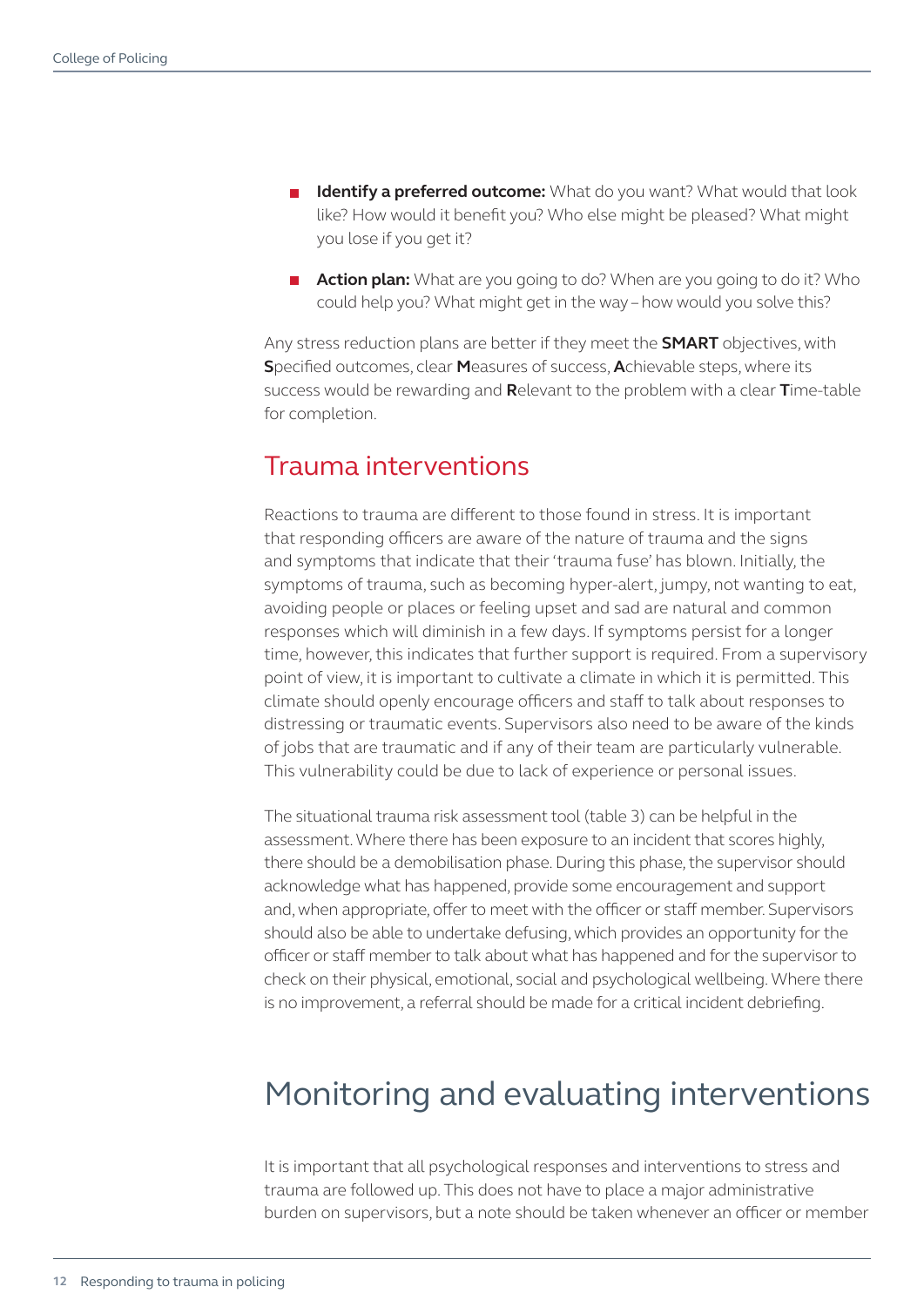of police staff reports these adverse reactions. Where the HSE stress assessment tool has been used, it would be good practice to run it again to check if the responses have been beneficial. It is necessary to evaluate the effectiveness of any debriefing and ensure that the trauma-exposed officers and staff are improving. Where there are still significant symptoms of trauma a month following a traumatic exposure, a referral for trauma therapy should be considered.

Police officers and staff are often nervous about asking for help in dealing with stress and trauma, particularly if this could lead to them being taken off a role they enjoy. However, it is inevitable that stressful situations and traumatic incidents will occur. It is important to recognise that these may not be viewed, felt or experienced in the same way by everyone. Planning should take place to deal with differences in responses. In policing, there is a cultural tendency to downplay personal danger and distress and it is essential to address this. Without openness and acceptance of the reality, stress and trauma will be the cause of sickness absence in policing. Further, there will be a continuing trail of psychologically damaged officers and staff. On a more positive note, developing teams where stress and trauma are openly discussed can create increased opportunities for building resilience and learning.

### <span id="page-14-0"></span>Working in a specialist police role

This part looks at the challenges faced by officers and staff working in specialist roles in terms of their traumatic exposure and the need for psychological risk management. Historically, there had been two career paths for police officers – those who remained in uniform and those who became detectives. For many, and somewhat controversially, the role of detective was viewed as more prestigious than uniformed roles. For many officers, becoming a detective no longer holds the same level of attraction as it did in the past. In recent times there have been significant changes to the detective's role, leading to a situation where, for some detectives, their work involves little or no 'detecting.' Perhaps unsurprisingly, these changes have been accompanied by a fall in the level of interest in applying for detective roles. This has resulted in some forces proactively seeking detectives internally and advertising to transfer detectives from other forces.

There is also an apparent increase in the practice of appointing officers (and staff) on restricted, recuperative and adjusted duties to detective roles. Furthermore, there has been a propensity to break down the detective role into its constituent elements and to use staff or uniformed officers to carry out many of the tasks. Although this process of deconstructing the detective role has been welcomed by many, who jump at the opportunity to undertake challenging specialist roles,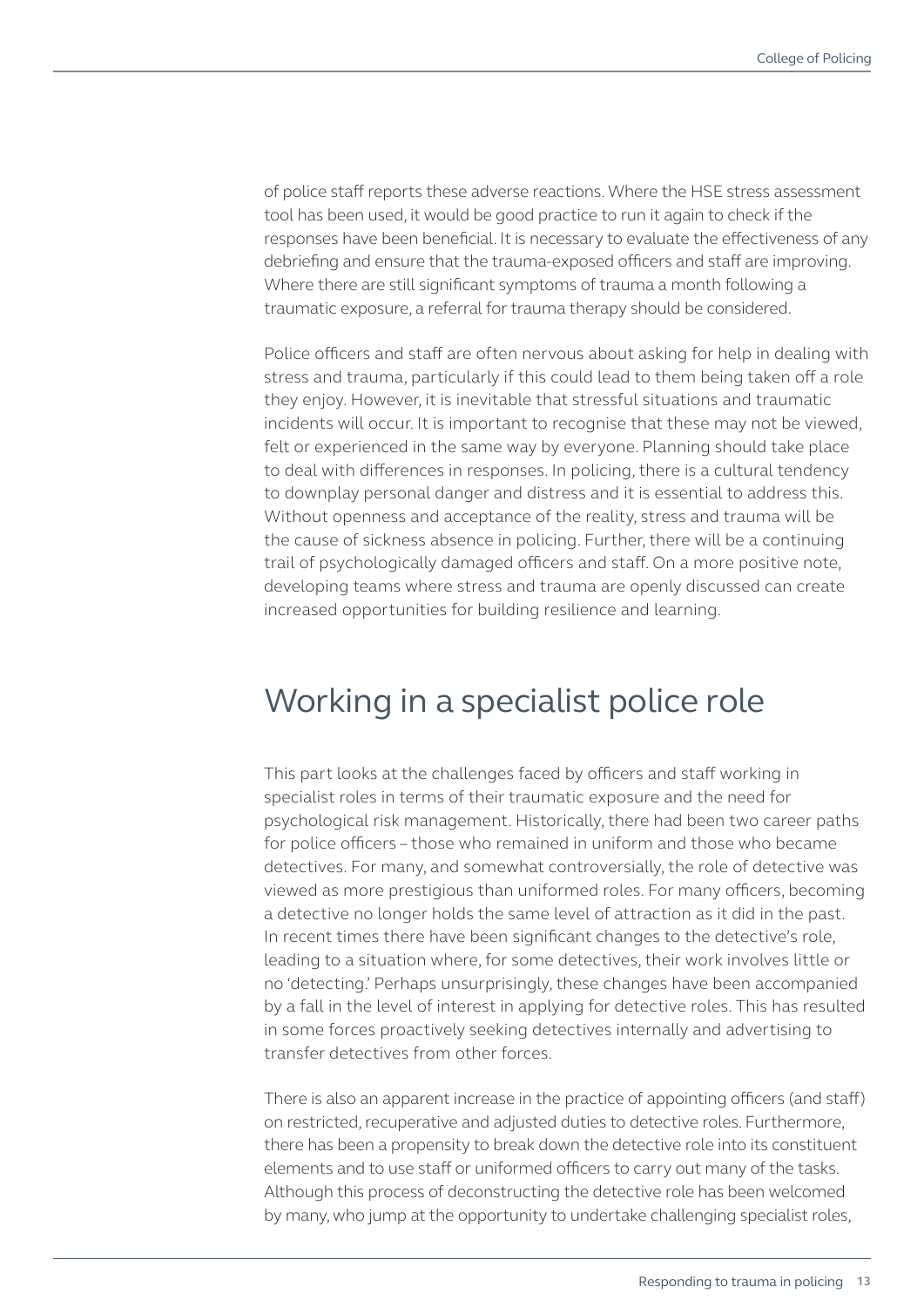some of these specialist roles present a considerable mental challenge to even the most resilient of police officers and staff.

The main difference between the hazards faced by response and specialist teams is the predictability of exposure. The specialist role involves a single type of trauma, such as viewing thousands of images of child abuse or constantly dealing with grieving families. It is this continual exposure that creates an environment in which burnout, compassion fatigue and secondary trauma become more likely.

### <span id="page-15-0"></span>Identifying the high-risk specialist roles

Some of the most psychologically challenging roles in policing include those dealing with child protection, domestic violence and family liaison. Other specialist roles are emerging with the development of technology, with computer science experts pitting their wits against online criminals dealing in fraud, drugs, guns, terrorism and child abuse. With this increasing complexity of crime, there has been a need to develop groups of highly specialised teams of officers and staff. These demands enhance traditional functions, such as those in public protection, counter terrorism, collision investigation, scene of crimes, undercover, forensic examiners and coroner's officers. In addition to these dedicated officers and staff, there are many part-time specialisms, such as family liaison, negotiators and body recovery. These specialist roles carry with them a higher level of psychological risk.

Specialist roles can expose the officers to extreme trauma through direct exposure, as found in a scene of crimes officer, where the work can be intense and concentrated, with few breaks to allow time for recovery. It is also possible to be exposed to secondary trauma caused by exposure to the testimony, images or stories of victims and perpetrators. The symptoms of secondary trauma are similar to primary trauma, but are created by the officer or staff member's ability to empathise with the victim. They can imagine how they or people close to them may be affected, should they experience a similar event.

Several police forces have introduced role risk assessments for these highrisk specialist roles. The role risk assessment is similar to the situational risk assessment but, rather than assessing an incident, is designed to look at the common hazards found in the specific high-risk roles. Over time, a level of consensus has been established between the forces on which roles pose the greatest risks to the role holders.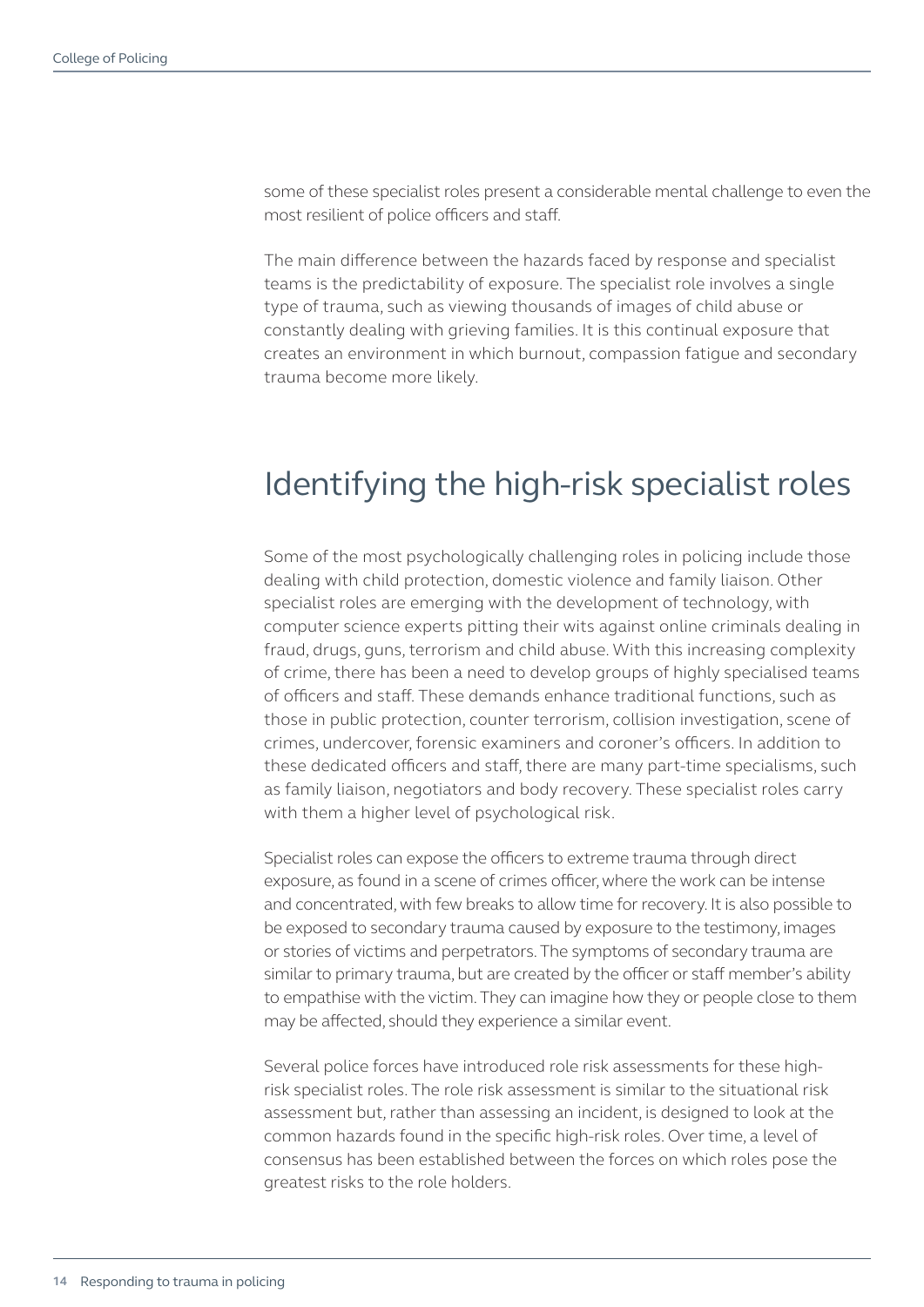## <span id="page-16-0"></span>Identifying the at-risk officers and staff in specialist roles

Once a team has been identified as being at high risk of psychological harm, the most effective way to analyse and evaluate the level of psychological risk experienced by specialist officers and staff is through psychological screening. This is more complicated than using an off-the-shelf survey from the internet, however, or creating your own questionnaires. To be effective, psychological screening needs to use valid and reliable questionnaires which have norms created with working populations. There are three types of screening tool. The first provides a comprehensive assessment of an individual's background, clinical scores, coping and resilience skills. The second checks the ongoing clinical wellbeing, lifestyle and resilience. The third is used when problems have occurred and there is a need to check clinical and organisational wellbeing, lifestyle and resilience skills.

#### <span id="page-16-1"></span>Initial screening

The initial screening of police officers and staff needs to identify whether the individual might be harmed by working in a specialist role. This means that there should be a measurement of their current psychological wellbeing in terms of any symptoms of anxiety, depression, primary or secondary trauma. In addition, there should also be measures of personality, coping skills and style, and resilience. Research has also shown that early life exposures (ACE) to trauma can create additional vulnerability. The initial screening questionnaires are important as they provide a benchmark against which subsequent screening can be measured.

#### <span id="page-16-2"></span>Ongoing screening

The ongoing screening includes all the clinical measures from the initial screening, but adds questions on sickness absence, exposure to trauma, attitudes to health and experiences of the working environment. This questionnaire also looks at personal stressors such as bereavement, relationship issues, physical ill health, financial difficulties and problems at work.

#### <span id="page-16-3"></span>Referral screening

The referral questionnaire is used for individuals who are struggling at work. It is used where additional occupational, behavioural styles and beliefs can be measured to make it easier for the assessor to identify the most appropriate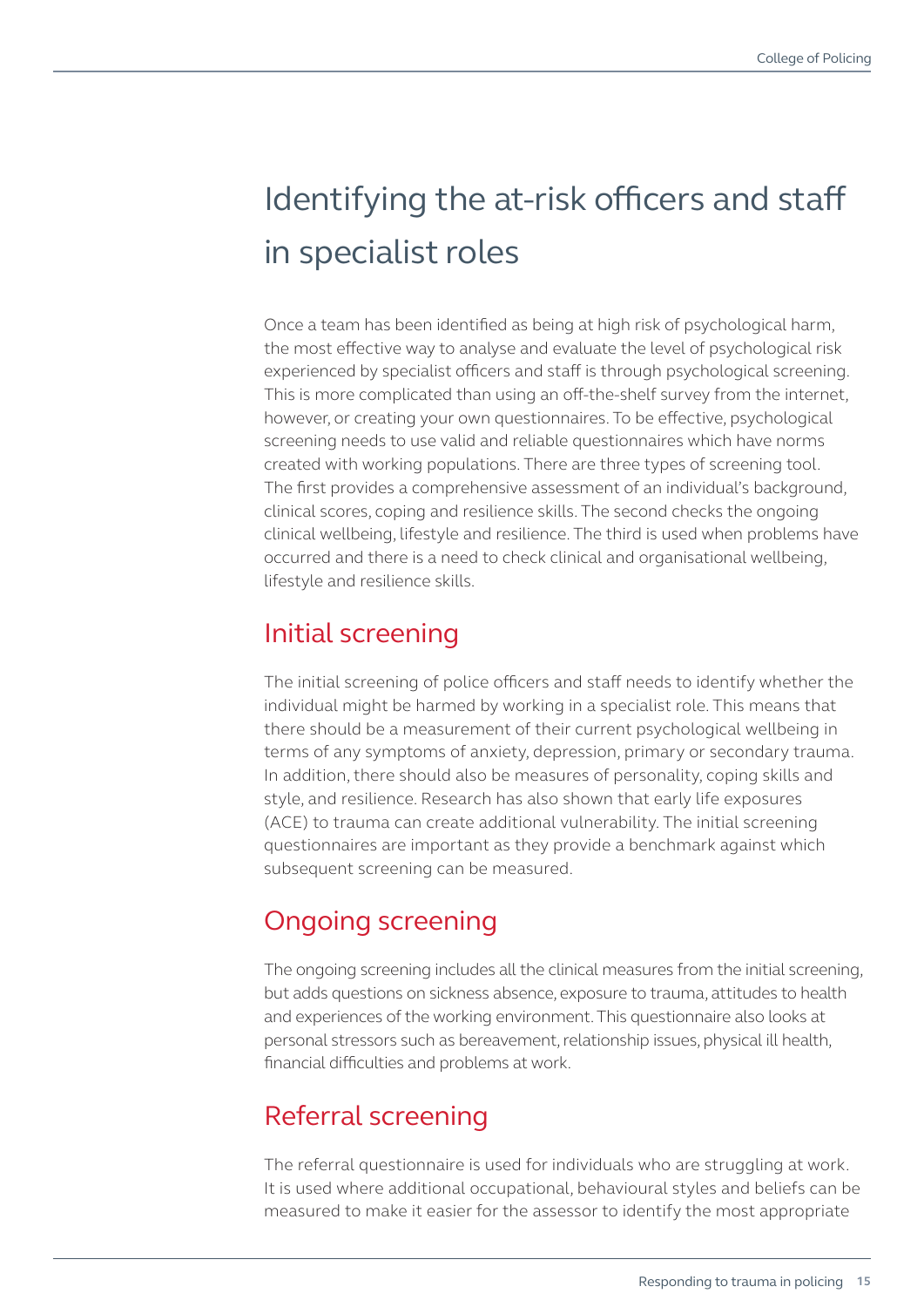intervention to help them regain their health. It is important to recognise that even the most robust person can suddenly find themselves having difficulties. This could be due to unrecognised compassion fatigue or burnout, or perhaps a change in personal circumstances. It is essential that referrals can be made in a supportive atmosphere where there is an expectation of recovery.

The results of the psychological screening should allow those taking part to be allocated to one of three groups.

- $\blacksquare$  those who are fit
- $\blacksquare$  those who would benefit from some wellbeing advice or general counselling
- $\blacksquare$  those who require some form of trauma intervention.

In response to these psychological risks, most police forces have introduced additional psychological support for their high-risk specialist roles. The level of psychological support in forces ranges from a simple annual meeting with a welfare officer or counsellor, to a comprehensive programme of psychological screening, surveillance and support. These programmes test levels of anxiety, depression, burnout, primary and secondary trauma as well as their coping skills, resilience and personality. Those who are found to be experiencing difficulties are referred for further assessment and support. This does not occur in all forces, however, leaving those forces with lower levels of support vulnerable to challenge. Not only does this lack of effective support leave the officers and staff with undetected mental health problems, but increasingly leaves the force exposed to criticism by the HMICFRS, the courts or employment tribunals.

Screening programmes are not only useful for individuals, they also provide management with the individual and strategic information they need to identify how the specialist teams are handling their work and whether clinical interventions, training or other changes have had an impact. Anonymised management information on the proportion of officers and staff experiencing clinical-level symptoms is essential if the force is to take a proactive approach to managing wellbeing.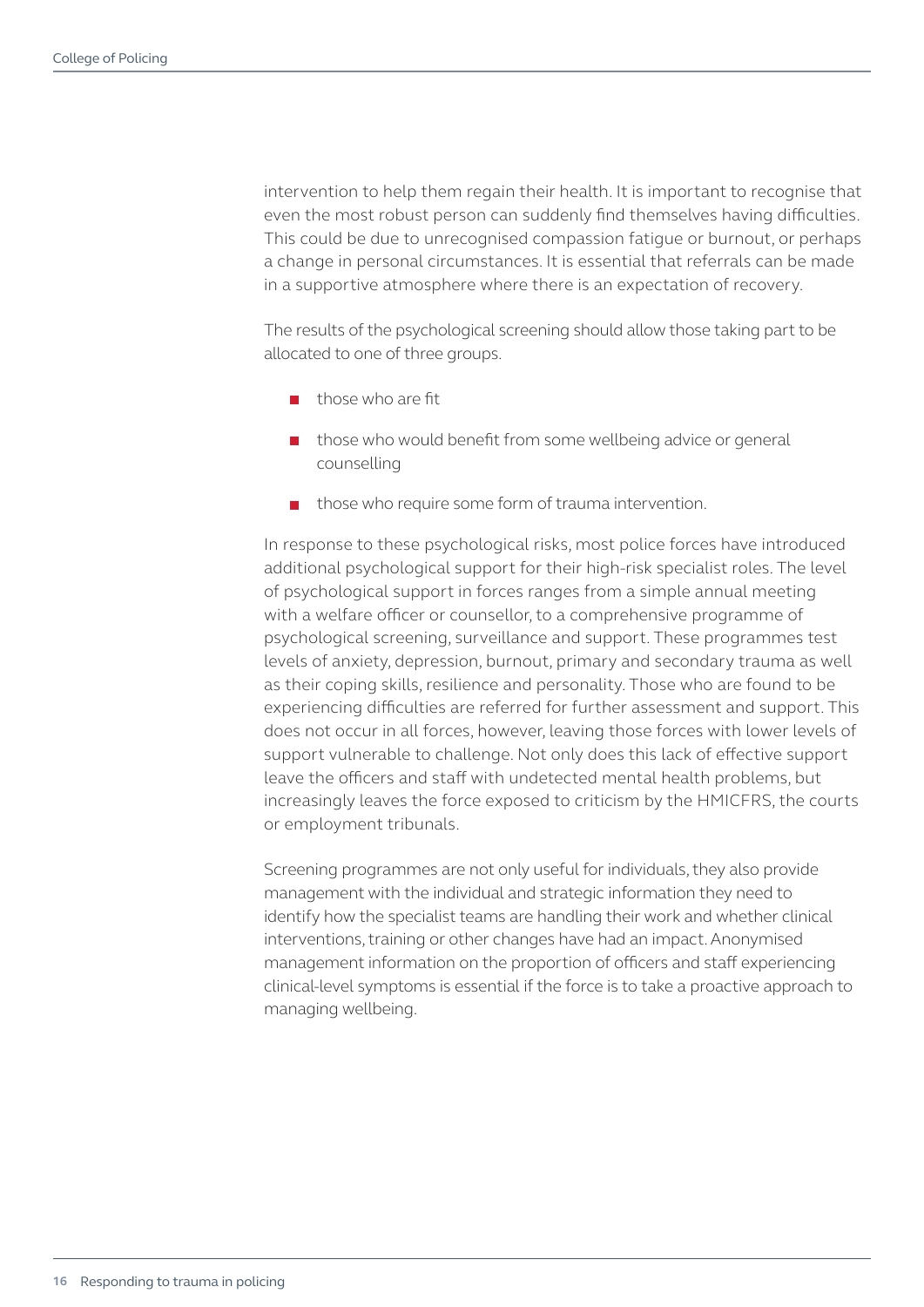## <span id="page-18-0"></span>Reducing the impact of primary and secondary trauma in specialist roles

Forces need to recognise that even the strongest person will have physical and emotional limitations. Ignoring these limits can reduce the vigour, engagement and dedication of officers and staff. Maintaining their alignment to the framework for action can help forces reduce psychological harm, maintain discretionary effort and enhance effectiveness. Workability, a measure of how fit and capable people feel they are going to be in the future, is being used to look at the impact of aging and tenure on future wellbeing. There is a need to acknowledge that being subjected to long-term psychological risks can be harmful. From the very outset, it is important to have an exit plan for specialist roles. This exit plan needs to recognise the contribution and acknowledge that many of these specialist roles should involve a period of tenure. Those who leave the specialist roles need to be allowed to go in a dignified manner, with the opportunity to progress into a different role within the force. This exit point should not wait until the individual is failing, but rather take place at a time when they can move forward to other challenges, taking with them all the skills they have developed in their specialism. Recent research has shown that there may be a need to introduce tenure into some of these specialist roles.

Where the surveillance programme identifies significant signs of primary or secondary trauma, forces need to be able to provide a fast track to short-term trauma therapy. This may be delivered by internal police counsellors or by external specialist counselling organisations. The therapy should be traumafocussed, with the use of therapeutic models which have a strong evidence base of success with emergency service personnel. The two most popular models are trauma-focussed cognitive behavioural therapy (TF CBT) and eye movement desensitisation and reprocessing (EMDR).

### <span id="page-18-1"></span>Monitoring and evaluating interventions

The screening and surveillance programme is a powerful tool for monitoring and evaluating interventions. Not only does the data it generates provide information for individuals in managing their own health and wellbeing, it also provides information on the wellbeing of teams and the force. There are opportunities for benchmarking in forces and with other forces using similar tools and techniques. The surveillance data base can also be consulted to identify which resilience factors and hazards are affecting psychological wellbeing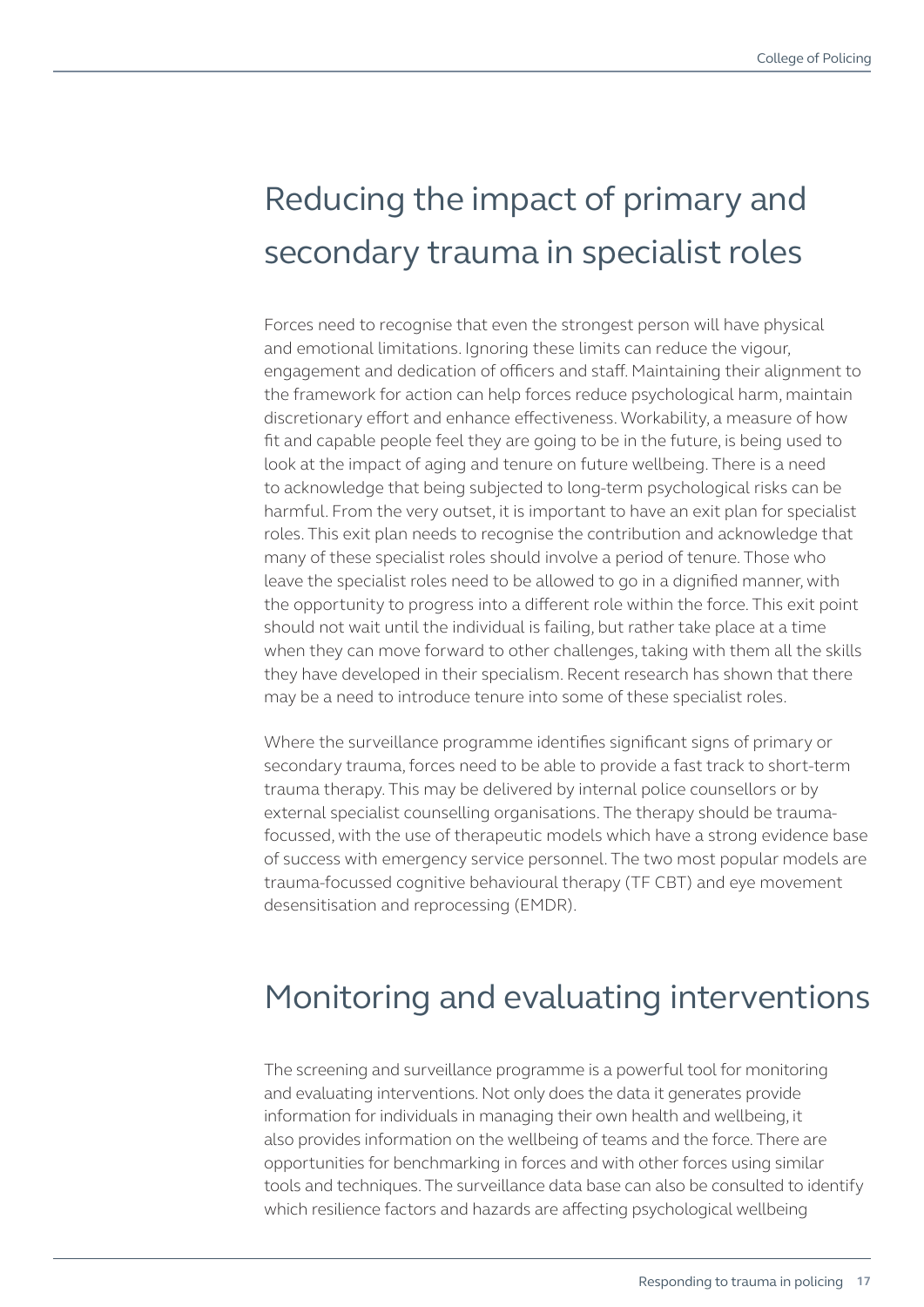and how this information can be used to inform recruitment, identify training needs and to develop supportive seminars. The data may also identify hot-spots where management action needs to be taken to respond to excessive demands, destructive systems or unhelpful management styles.

The trauma therapy programmes should also be audited and evaluated, as trauma therapy is expensive, needing the employment of a cost-benefit analysis to demonstrate value for money. The evaluation of the trauma therapy programme should include improvements in the clinical scores for anxiety, depression, primary and secondary trauma, as well as lifestyle and resilience.

Ultimately, policing is attempting to keep pace with the increasing complexity of demands placed on it. The need is for a smart workforce, comfortable in dealing with uncertainty and complexity, as well as the need to increase technical skills and emotional intelligence. The pressure to undertake specialist skills creates an increased need to develop high levels of resilience. This is a critical aspect if these specialist roles are to be carried out safely.

#### <span id="page-19-0"></span>Disaster management

This final section considers a range of disasters that will affect police forces from time to time. These events include:

- **natural disasters** such as floods resulting in displaced communities, damaged infrastructure and multiple drownings
- **transport disasters** involving aircraft, trains, or road traffic collisions with many casualties
- **number 15 and 10 major fires** involving large-scale destruction of property and employment, together with the loss of life
- **technological failures** leading to chemical or radioactive contamination
- **terrorist and major criminal activity**, including suicide bombings, marauding terrorists, acid attacks and other terror activities.

The UK has experienced most of these disastrous events during the past year (2017), triggering the need for major policing responses throughout the country. This section explores what can and should be done in response to these disasters, while ensuring that those involved are supported and provided with appropriate advice and guidance.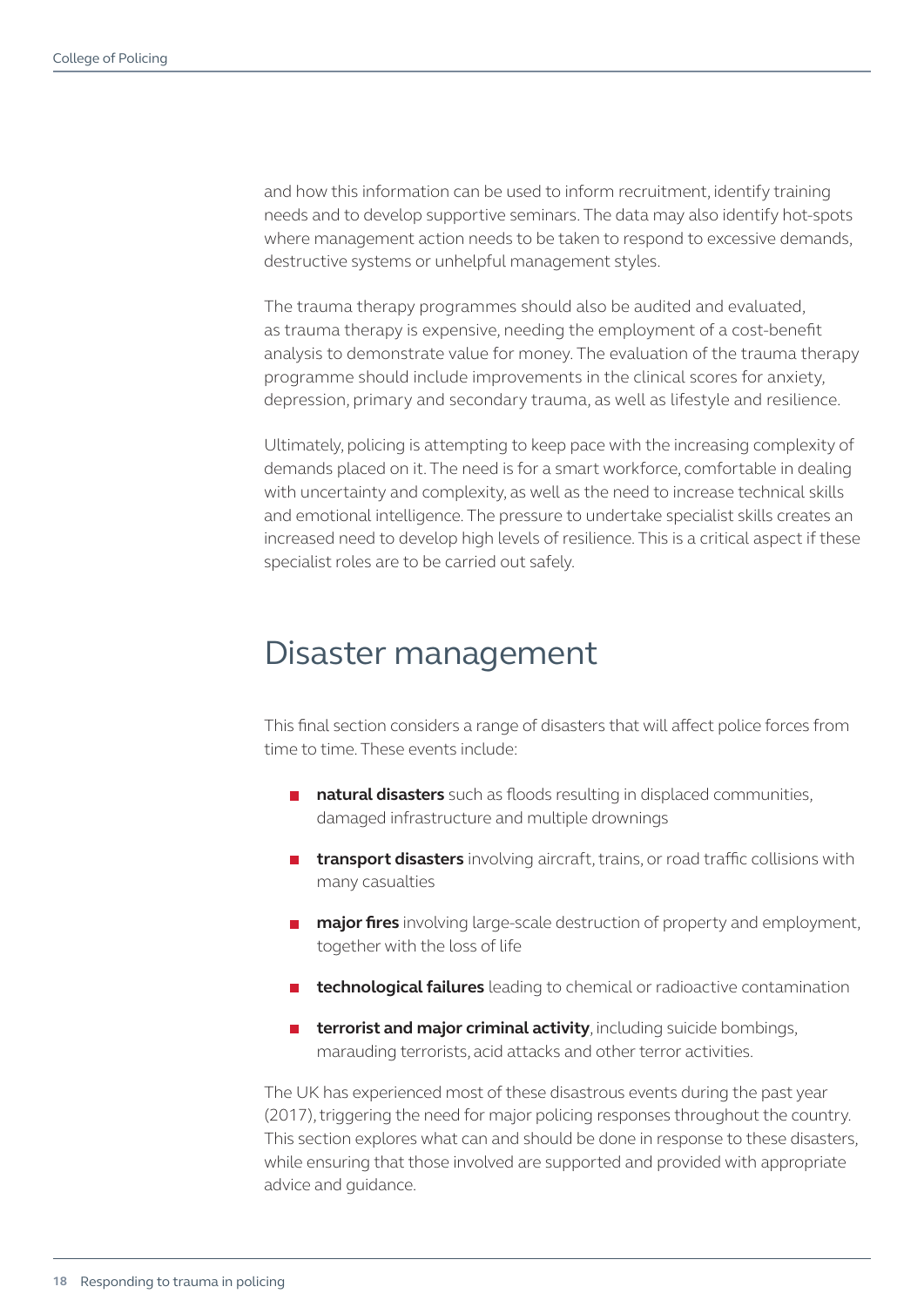What we suggest is to build resilience by creating structures which will enable forces to use their contingency planning expertise to build enhanced systems of psychological support. This will allow forces to draw assistance from each other as a means of sharing disaster management awareness and increasing operational resilience. It should not be underestimated that the involvement in dealing with a disaster has a major impact on all those involved. Furthermore, the impact can be long-term and potentially life-changing for many of those directly involved.

There is no commonly accepted definition of a disaster. The Civil Contingency Act describes a civil emergency as an event that threatens public welfare and security. Whenever a civil emergency is declared, emergency powers are handed to the police and other emergency services, local authorities and the NHS. Supporting police officers and staff during a civil emergency can create a significant challenge to policing organisations. The needs of the responders must be balanced with the need to protect the safety and security of the public. It is often said, in acknowledgement of the bravery and sense of public duty, that the police run towards what the majority are running away from. When faced with a major disaster, where there have been multiple deaths and injuries, it is vital to provide effective and efficient support to those involved in responding. It is also important to ensure, as far as possible, that responders can remain operational to deal with the crisis or disaster and handle the aftermath, which can ensue for a considerably longer period.

Forces have a statutory duty to prepare comprehensive emergency plans to work with other emergency services and agencies to protect the public. It is equally important that they have other, parallel plans, however, designed to support the health and wellbeing of their own staff and officers. As with our earlier approach, we will be using a health and safety framework to structure the required responses.

## <span id="page-20-0"></span>The psychological risks of dealing with a major disaster

Each disaster is unique and carries with it its own physical and psychological hazards. Typically, the first responders at a disaster will be frontline uniformed officers and staff. While working to keep members of the public safe, the lives of these initial responders can be placed at significant risk as they work to rescue the survivors, treat the injured, protect the scene, recover bodies and deal with bystanders, families, friends and members of the public. In large disasters, there can be several hundred police officers involved, dealing with the immediate incident and its aftermath. The business-as-usual trauma responses described earlier are unlikely to be adequate in these circumstances,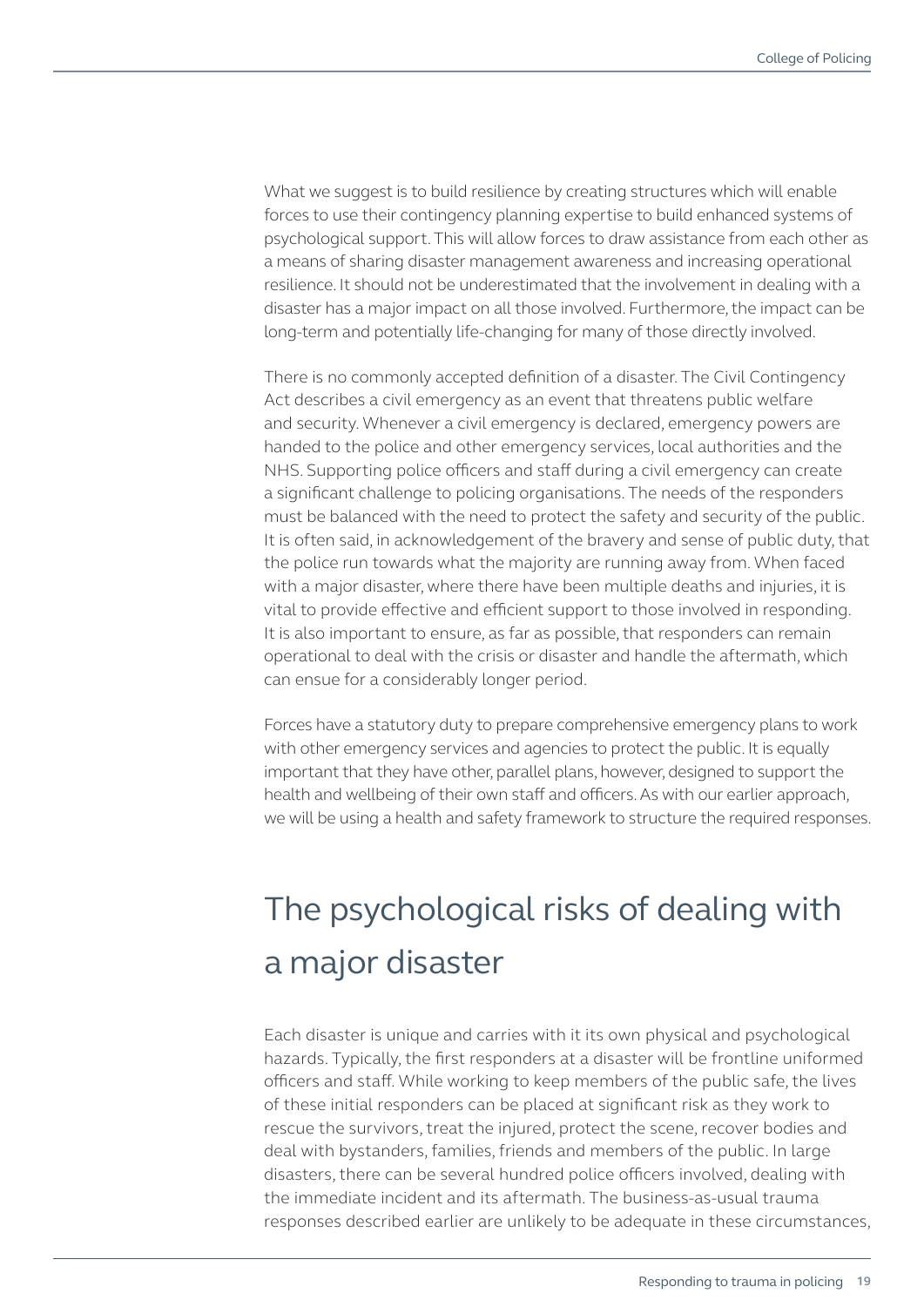particularly where the initial trauma response is reliant on local arrangements, such as in-house peer debriefs.

In a large disaster, the primary role of the responder is to take part in the emergency response and not to provide psychological support to colleagues. Police forces should plan for disasters by building up partnerships with other forces and agencies to provide mutual aid. This will require planning, however, and the need is to adopt and practice the same early intervention models and monitoring we have previously described. Mutual aid exercises are invaluable to those taking part in providing critical resources. Testing systems and providing opportunities for trauma practitioners to gain first-hand experience in dealing with (simulated) disasters is vital.

## <span id="page-21-0"></span>Identifying officers and staff affected by disasters

Even with mutual aid, the numbers of responders requiring support may make it necessary to adopt a programme of **screen and treat**, rather than offering the same level of support to everyone regardless of need. In screen and treat, all those involved in the disaster will go through a psychological screening process which will identify and prioritise those at greatest risk. Assessing the impact of physical hazards will have precedence over psychological hazards, with the most important intervention being to examine responders for physical injuries. These could be caused by explosions, toxic chemicals or biological hazards found in ingested dust, fumes or materials which may create a risk to life if not identified and treated. Screening for psychological injury can often be undertaken at the same time. The triage screen and treat process requires suitable accommodation and equipment, and trained practitioners, all of which should be identified during the planning and testing (simulation) phase of a response to a major incident.

### <span id="page-21-1"></span>Post-disaster interventions

Post-disaster trauma interventions in emergency services involve interventions taken from the specialist and emergency responder programmes described earlier in this guidance. Further consideration needs to be given to how the quality of the services can be maintained, however, at a time when resources are stretched and needs intensified. In occupational health, the standard referrals and programmes of support may need to be reduced or stopped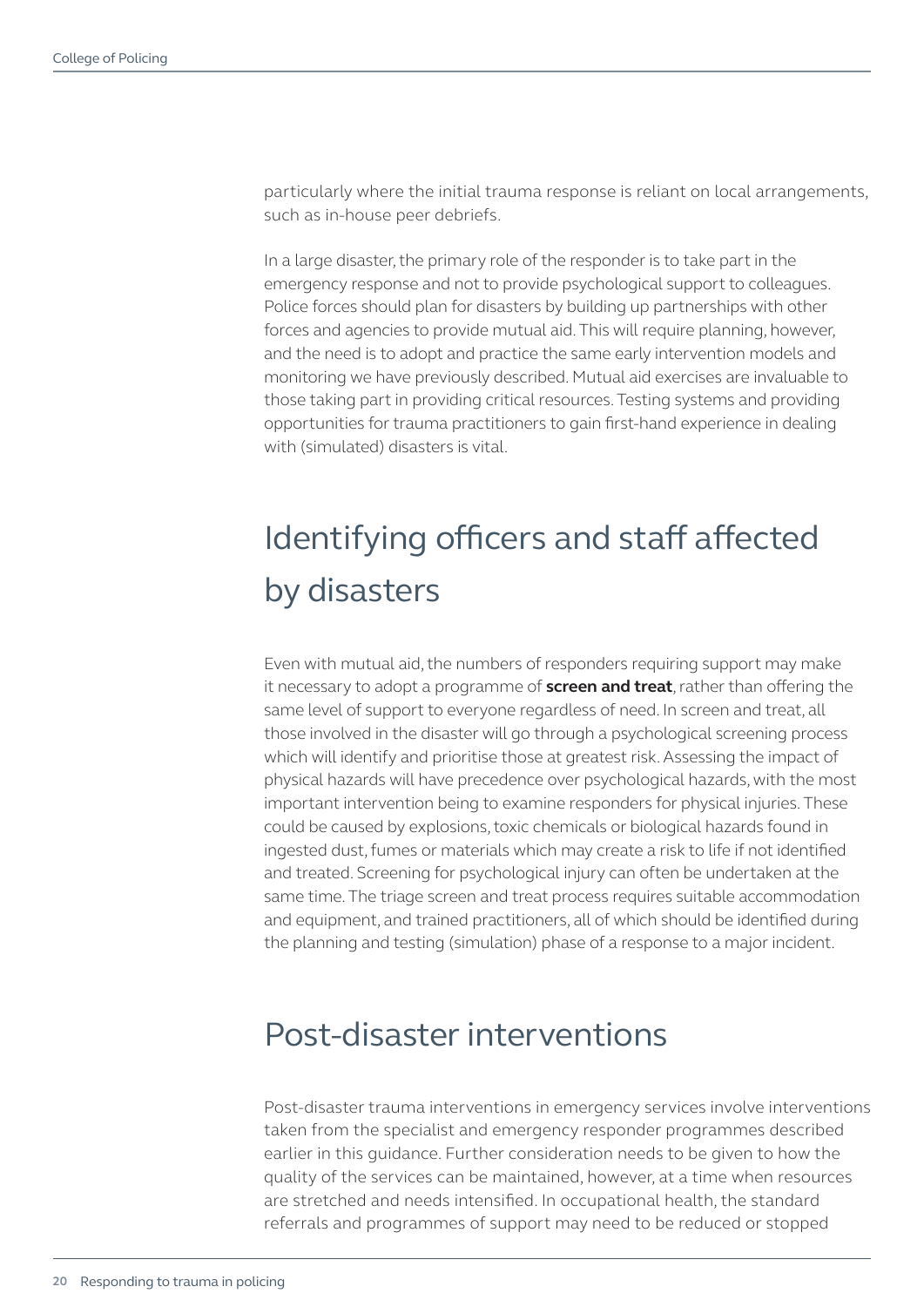to allow urgent post-incident care. Many police forces have introduced early psychological interventions to help their emergency responders deal with the impact of their experiences. These are typically trauma-focussed and enable all those involved in dealing with the disaster to get together with peers.

The first step takes place as the responder leaves the scene of the disaster, or at the end of the shift. This requires the emergency responders to meet with an officer or staff member identified as having the necessary skills, and designated to be responsible for their wellbeing. Best practice suggests that the identified staff member or officer should thank the responders for their actions in dealing with the incident and provide them with updates on the status of the disaster and on any injured colleagues. During this brief session, the staff member or officer should remind the responder of the potential impact of dealing with trauma, how these symptoms can be handled and how to access additional support.

The second step provides a response for a team or individual having difficulties in dealing with the impact of the disaster. This session should be organised by a trained team leader or supervisor and provide an opportunity for the team or individual to talk about their recollections of the disaster. This ought to be done in a way that helps them create a greater understanding of the timings, events and circumstances of the disaster, as well as help them make some sense of their experiences. The leader should check on the physical, social, emotional and psychological wellbeing of the responder and offer simple lifestyle support and guidance. Where the leader is concerned about an individual or team, a referral should be made to occupational health.

## <span id="page-22-0"></span>Monitoring and evaluating post-disaster interventions

Keeping track of responders who have been directly or indirectly involved is difficult during a disaster, when systems are frequently overloaded. The more prepared emergency services are for dealing with disasters, the better their systems for monitoring their responders will be. Also, the better the systems are in place for reporting early interventions, the more likely there will be accurate records for evaluating the effectiveness of the programme of psychosocial support for responders thereafter. The evaluation of the British Transport Police's responses to the 7/7 bombing in London provides some valuable insights. It is essential that some thought is given to data collection when forces are developing their emergency planning for dealing with civil contingencies. Subsequently, this helps identify ways that the selection, training, deployment and support of officers and staff affects their resilience in dealing with disasters.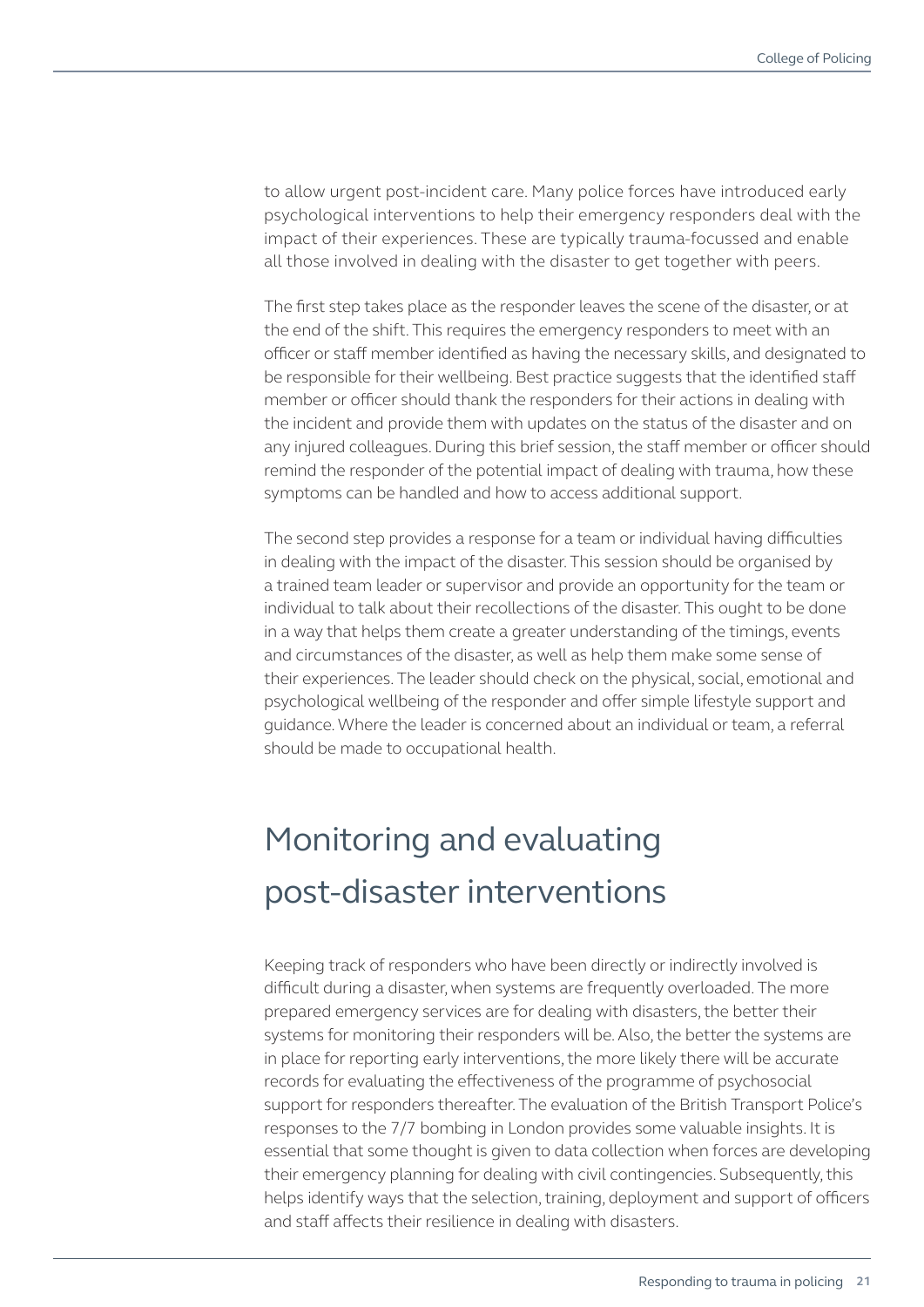### <span id="page-23-0"></span>Conclusions

In this guidance, we have offered some insights into ways to protect the health and wellbeing of police officers and staff. We have broken these insights down into three areas to help the reader consider how these principles could be developed and adopted in different police settings and forces:

- generalist
- specialist
- disaster.

We have discussed general issues that affect all who work in the policing environment, with illustrations on how these principles can operate in practice. The psychological risks of secondary trauma and compassion fatigue found in specialist roles has been described, together with the importance of proactive leadership and noticing when others may be struggling. Finally, our focus has been on responding to disasters and the actions that can be taken to help each other through these difficult and life-changing times.

We now want to turn to the future. What do we see as the needs of the service in taking things forward? Psychological screening and support is beginning to yield vital objective information on the risk factors involved in the development and sustaining of psychological distress. It also gathers information on the salutogenic factors which focus on ways to support human health and wellbeing rather than on the things that cause disease. This change of focus can help build resilience and increase the likelihood of learning and growing, through successfully dealing with traumatising events. To achieve our goal, however, we will need to build a body of reliable evidence to help police forces identify what are the critical features of this resilience-building approach. This is critical in terms of the choice of early interventions, including debriefing and psychological first aid. We need to identify the early interventions that are most effective in building resilience as opposed to those designed to treat clinical symptoms. We are constantly engaged with a broad range of partners to see if we can find means to identify the best way to maintain psychological wellbeing in difficult, demanding and traumatic situations. We research and evaluate many existing models of support through a network of practice. We also seek new and innovative approaches with a view to building on technological advancements and innovation to create new and effective methods tailored for the unique world of emergency responders.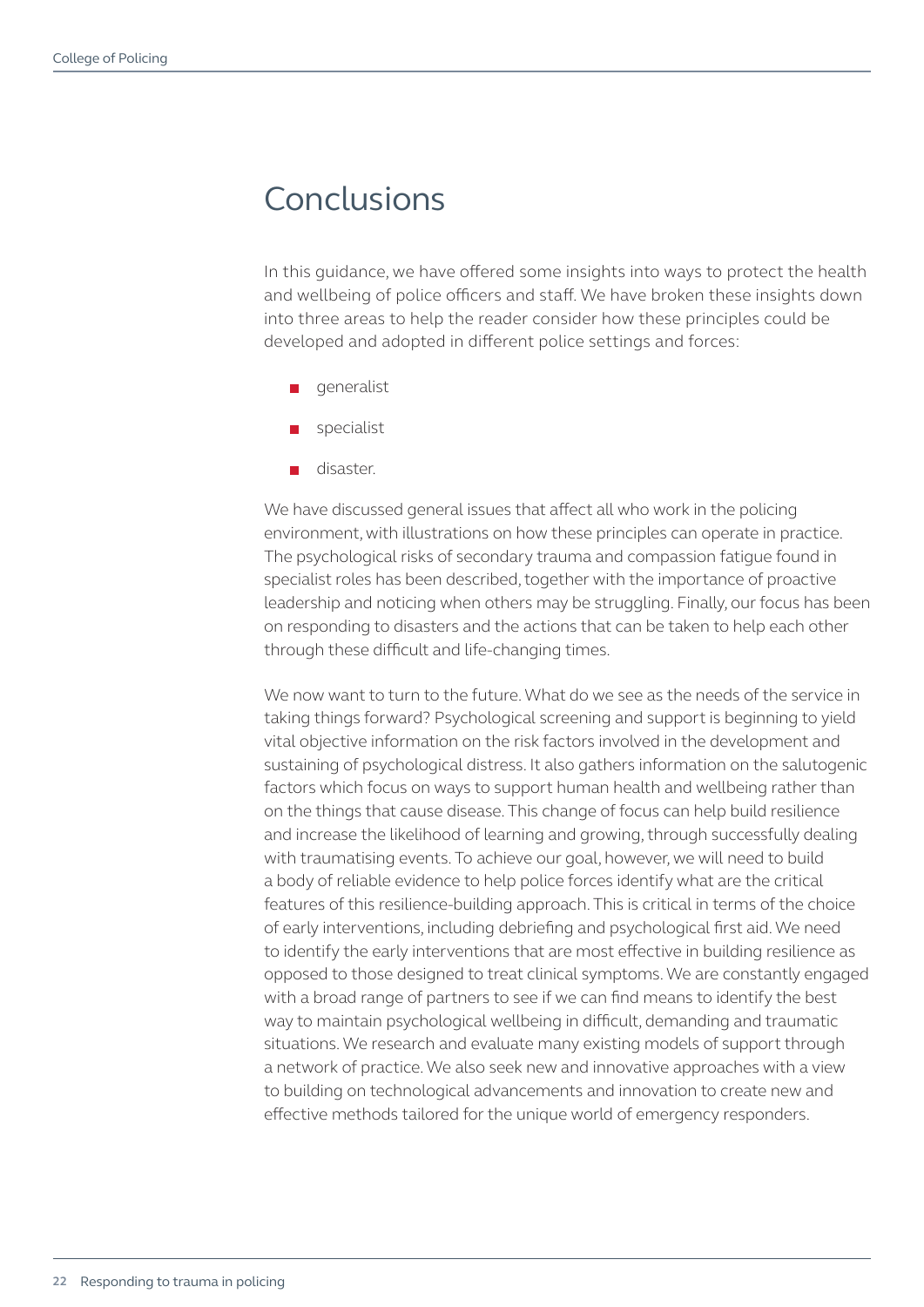### <span id="page-24-0"></span>References

Home Office (2017) Police Workforce, England and Wales, Statistical Bulletin 10/17. Available at **[https://www.gov.uk/government/uploads/system/](https://www.gov.uk/government/uploads/system/uploads/attachment_data/file/630471/hosb1017-police-workforce.pdf) [uploads/attachment\\_data/file/630471/hosb1017-police-workforce.pdf](https://www.gov.uk/government/uploads/system/uploads/attachment_data/file/630471/hosb1017-police-workforce.pdf)** [Accessed 7 February 2017]

HSE (2008) Working together to reduce stress at work - A guide for employees. Sudbury, HSE Books.